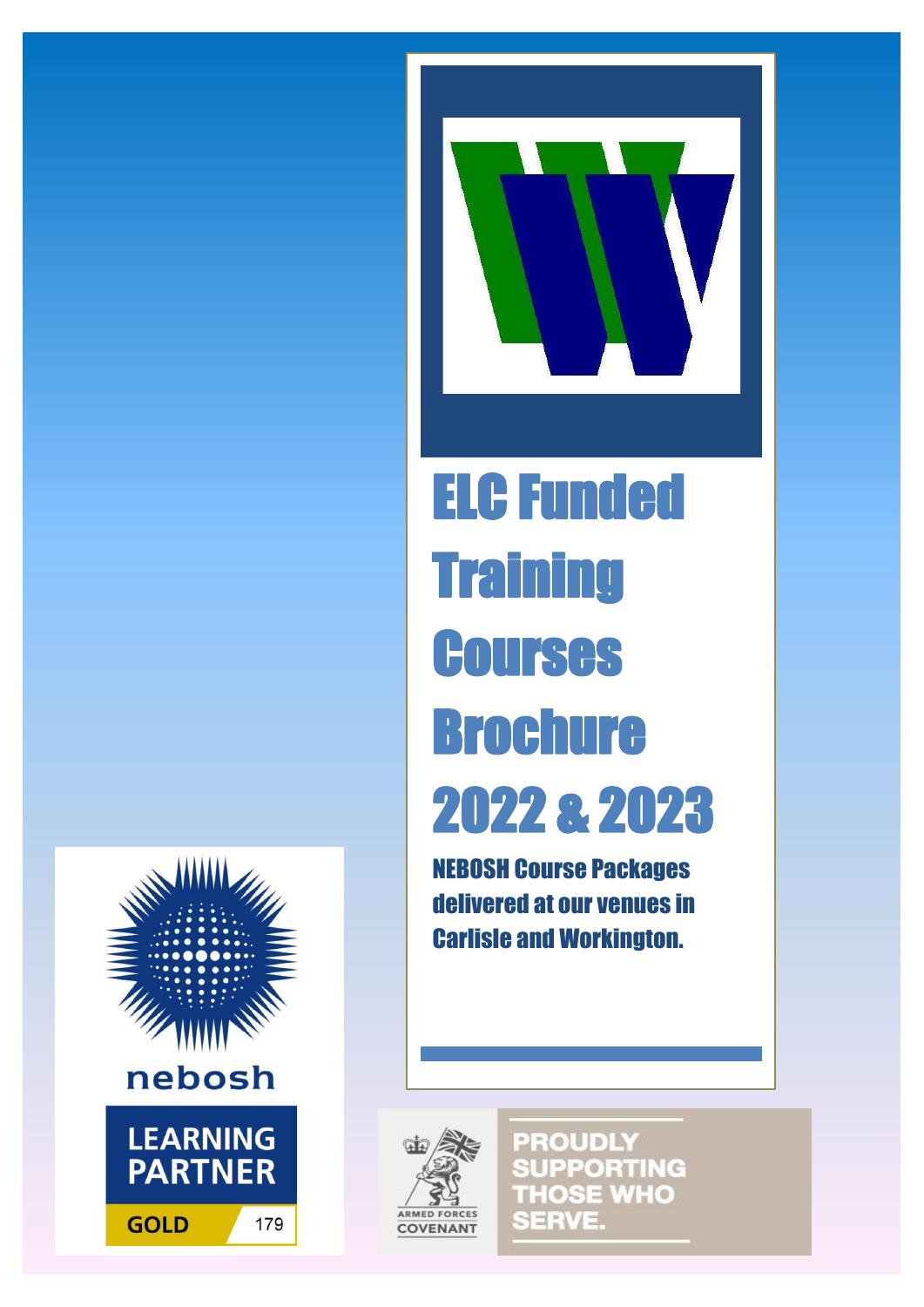# <span id="page-1-0"></span>**Introduction**

## **May 2022 Brochure**

Woodward SHE Ltd ENERGUS Blackwood Road Lillyhall Industrial Estate **Workington** Cumbria CA14 4JW



**Tom Duggan, MD**

## **Where It All Started**

Woodward delivered the first NEBOSH National General Certificate resettlement courses for Service Leavers at Catterick Garrison in March 1993 and at Aldershot in November 1994. We've been delivering NEBOSH resettlement training to Service Leavers ever since with excellent results.

As a **GOLD** rated NEBOSH Learning Partner with an average ELC evaluation score of **96%** you know you are going to have an excellent training experience with us.

# **The Armed Forces Covenant**

In March 2018 we were delighted to be able to demonstrate our support for the Armed Forces Community by signing the Armed Forces Covenant.

## **Why Train With Woodward?**

- We offer an excellent value 5 course NEBOSH Training Package for service leavers that no other Resettlement course provider can match.

- Our experienced and expert tutors provide the highest quality tuition and quidance. - Our courses are all held "outside the wire" so you get to mix with our commercial delegates, a great source of useful job market intelligence and contacts.

- We have **excellent pass rates** for all our courses, usually 15% – 20% above the NEBOSH national average pass rates.

- Successful completion of a training package with us which meets our requirements entitles you to become a Woodward Associate Trainer, which can really boost your CV. - Successful completion of the Training Package gives you free lifetime membership of the Woodward Alumni Network.

# **What do I do next?**

If you require any further details on any of the courses shown in this brochure, or any further details about how our ELC funded training package scheme works, or to provisionally book a place, please do not hesitate to contact us on:

**Tel**: (01900) 609175 **Email**: [info@woodwardgroup.co.uk](mailto:info@woodwardgroup.co.uk) **Website**: [https://www.woodward-group.co.uk](https://www.woodward-group.co.uk/)



Page **1** of **28**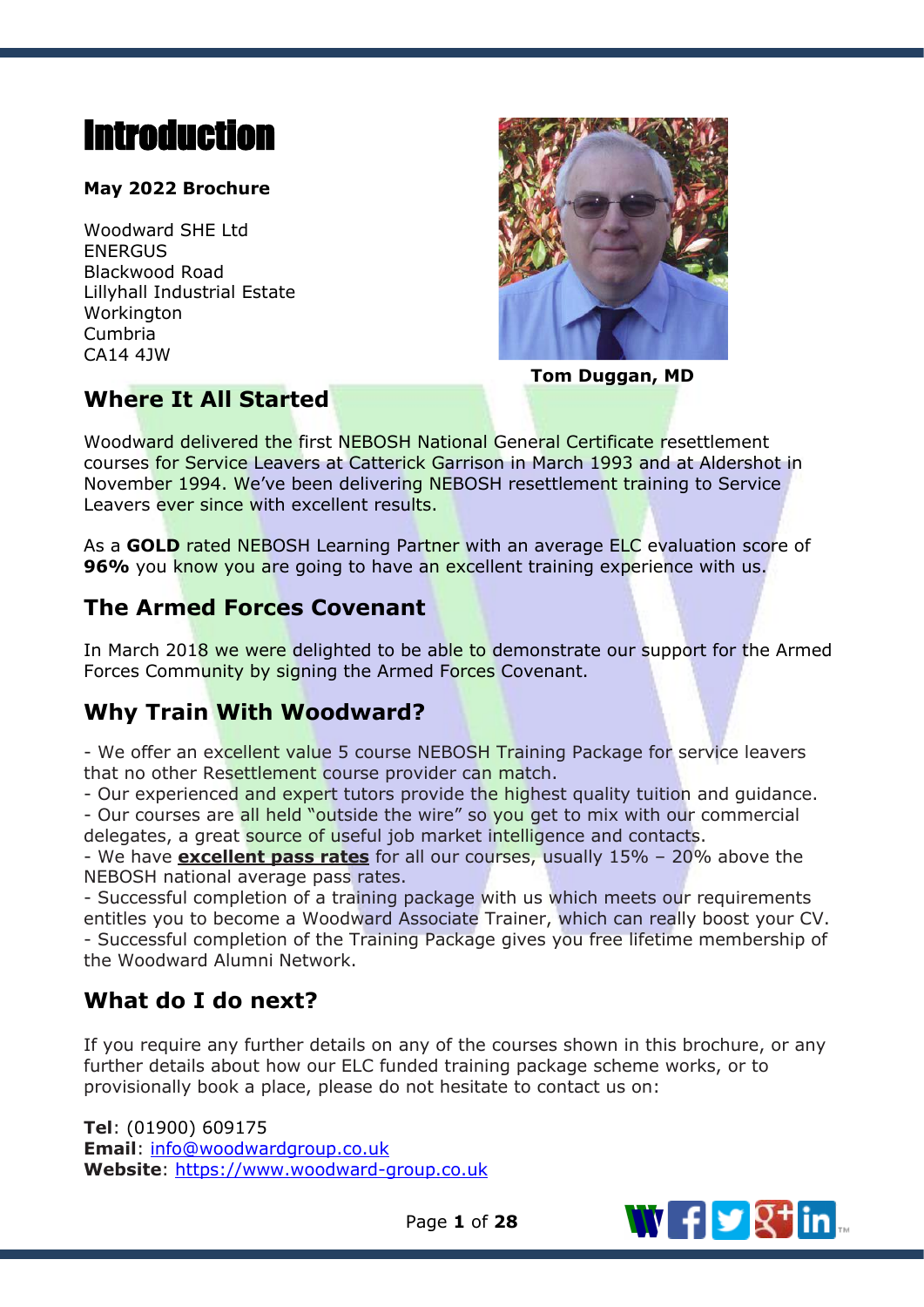# **Contents**

| NEBOSH Health and Safety Management for Construction (UK) 17          |  |
|-----------------------------------------------------------------------|--|
|                                                                       |  |
|                                                                       |  |
|                                                                       |  |
| NEBOSH National Diploma for Occupational Health and Safety Management |  |
|                                                                       |  |
|                                                                       |  |

# **ELC Funding?**

Please note that Woodward has Approved Learning Provider status in the MOD Enhanced Learning Credit (ELC) Scheme. Our ELC Provider Number is 4435.

More information on the ELC Scheme can be found on the ELCAS website here: [www.enhancedlearningcredits.com](http://www.enhancedlearningcredits.com/)

With an average ELC evaluation score of 96%, which you can see for yourself on our ELC Provider profile page on the ELCAS website, you know you are going to get excellent training with us.

## **Forms and Applications?**

As part of your resettlement process you will be required to submit forms and applications. All of these forms should be provided by your pay office, but they can also be downloaded from [here: https://www.ctp.org.uk/mod-forms](https://www.ctp.org.uk/mod-forms)

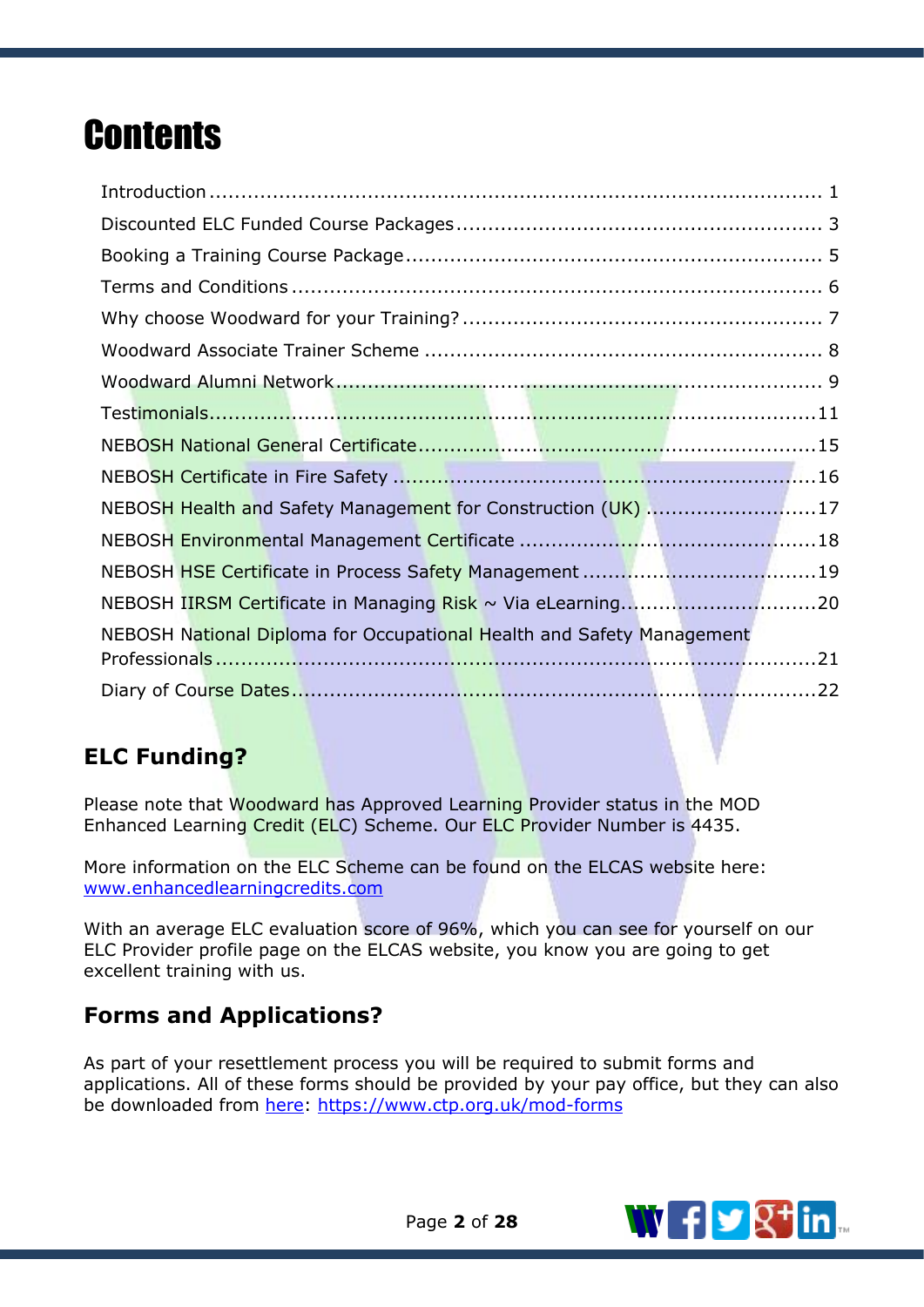# <span id="page-3-0"></span>Discounted ELC Funded Course Packages

These are our most popular course packages among Service Leavers:

## **FIVE Course Package - Course Fee £4,300.00 (inc VAT) per learner**

Which includes any **FIVE** of the following NEBOSH qualifications:

- NEBOSH National General Certificate in Occupational Safety and Health
- NEBOSH H&S Management for Construction (UK) Certificate
- NEBOSH Certificate in Fire Safety
- NEBOSH Environmental Management Certificate
- NEBOSH HSE Certificate in Process Safety Management
- NEBOSH IIRSM Certificate in Managing Risk (by eLearning) *[£300 discount applies]*

### **FOUR Course Packages - Course Fee £3,900.00 (inc VAT) per learner**

• NEBOSH National General Certificate in Occupational Safety and Health

Plus any **THREE** of the following courses:

- NEBOSH H&S Management for Construction (UK) Certificate
- NEBOSH Certificate in Fire Safety
- NEBOSH Environmental Management Certificate
- NEBOSH HSE Certificate in Process Safety Management
- NEBOSH IIRSM Certificate in Managing Risk (by eLearning) *[£300 discount applies]*

### **THREE Course Packages - Course Fee £3,500.00 (inc VAT) per learner**

• NEBOSH National General Certificate in Occupational Safety and Health

Plus any **TWO** of the following courses:

- NEBOSH H&S Management for Construction (UK) Certificate
- NEBOSH Certificate in Fire Safety
- NEBOSH Environmental Management Certificate
- NEBOSH HSE Certificate in Process Safety Management
- NEBOSH IIRSM Certificate in Managing Risk (by eLearning) *[£300 discount applies]*

### **TWO Course Packages - Course Fee £2,500.00 (inc VAT) per learner**

- NEBOSH National General Certificate in Occupational Safety and Health **- OR -**
- NEBOSH H&S Management for Construction (UK) Certificate

Plus any **ONE** of the following courses:

- NEBOSH Certificate in Fire Safety
- NEBOSH Environmental Management Certificate



Page **3** of **28**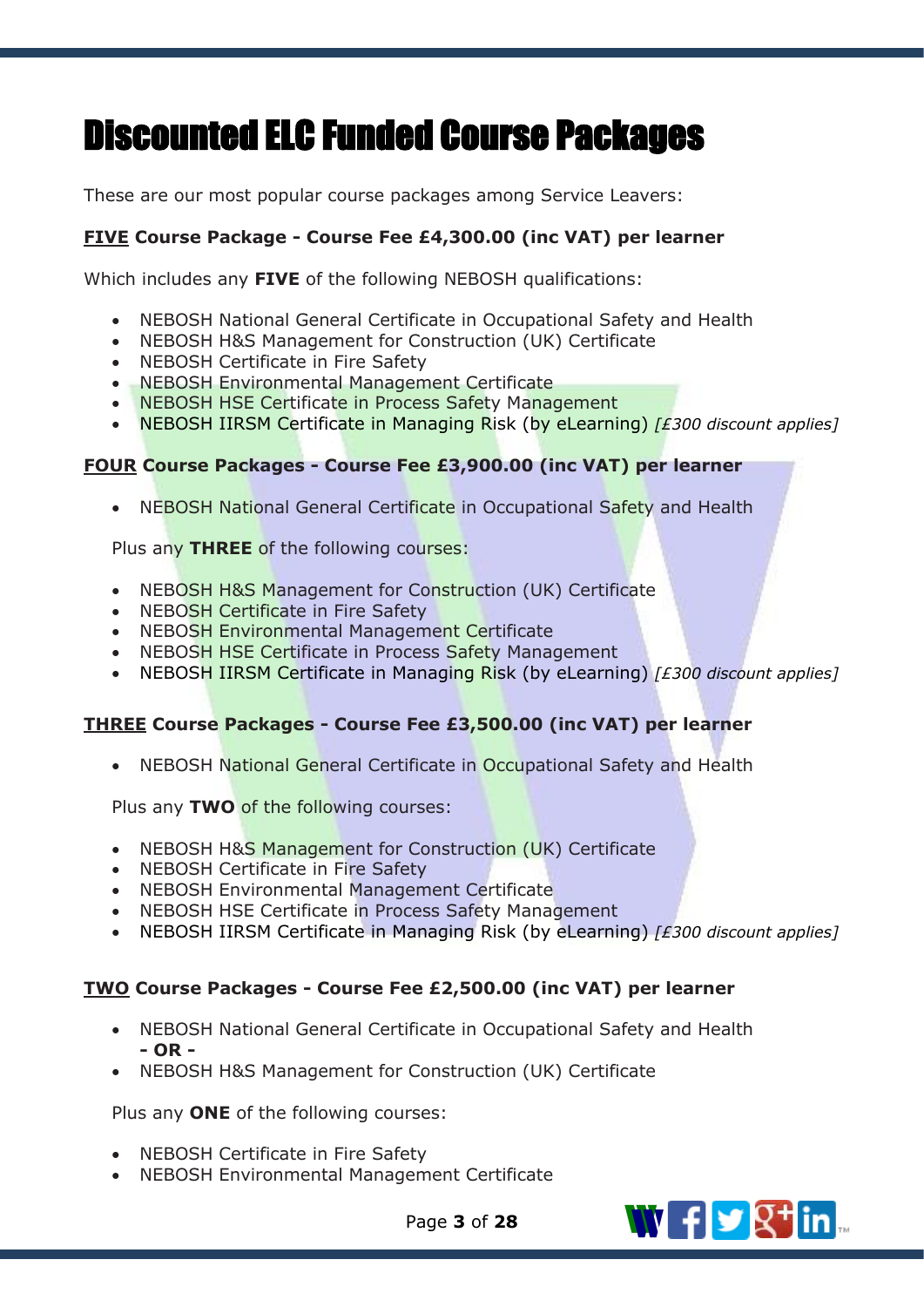- NEBOSH HSE Certificate in Process Safety Management
- NEBOSH IIRSM Certificate in Managing Risk (by eLearning) *[£300 discount applies]*

## **Single Course Prices**

NEBOSH General Certificate in Occupational Health and Safety – £1,795.00 NEBOSH Health and Safety Management for Construction (UK) – £1,795.00 NEBOSH Certificate in Fire Safety – £1,014.00 NEBOSH Environmental Management Certificate – £1,014.00 NEBOSH Certificate in Process Safety Management – £1,014.00 NEBOSH IIRSM Certificate in Managing Risk (by eLearning) - £540.00

NEBOSH National Diploma for Occupational Health and Safety Management Professionals - is comprised of the following three units:

**Unit ND1:** 2 taught weeks + ND1 assignment **Unit ND2:** 2 taught weeks + ND2 case study **Unit ND3: 2 taught weeks + ND3 case study** 

The cost for **each unit** is £2,220.00 [per learner]

All prices above are quoted including VAT.

## **Steps for your guidance:**

1. Choose your preferred Training Course Package from the list above.

Please note our ELC Funded Package Scheme prices only include our open / public training courses delivered at our Carlisle and Workington course venues.

2. Calculate the total price as follows:

Package Fee (as above) E **Total Course Fee £\_\_\_**

Plus Lunch Costs £5.50 (per day)  $E$  [should you want lunch] **Total Subsistence Cost £\_\_\_**

Please be aware that lunches are **NOT** included in our ELC funded course package prices, as the ELCAS scheme rules are that ELCs cannot be used to pay for them.

You can either make your own lunch arrangements or pay the additional charge to join the lunch arrangements with the other learners.

3. Contact us to check the course dates you wish to attend, as detailed in the "Booking a Training Course Package" section overleaf.

Both Service Leavers who are currently undergoing their Resettlement Phase and Service Leavers who are using an ELC Claim to fund their training after leaving the services are eligible for our discounted ELC Funded Training Package Scheme.

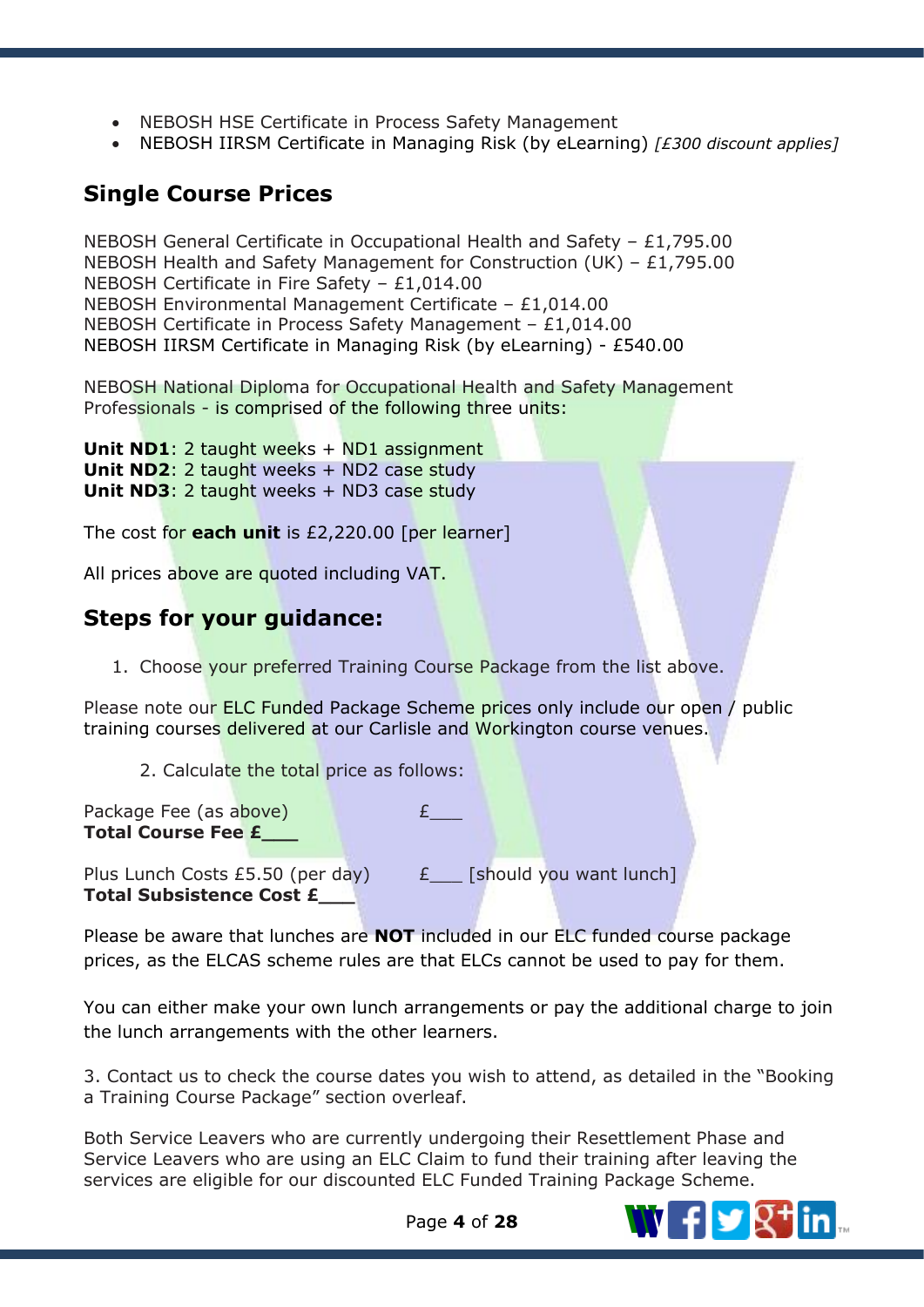# <span id="page-5-0"></span>Booking a Training Course Package

If you would like to book an ELC Funded Training Course Package using your Resettlement funding, please follow the steps below:

1. Call (01900 609175) or Email (info@woodwardgroup.co.uk) in order to register your interest, to check courses availability and to provisionally book.

2. We will confirm your courses package total price and provide you with a breakdown letter to take to your resettlement officer for authorisation.

Please be aware that a recent MoD policy change means that packages of courses are no longer listed on the ELCAS website. Learners can still list multiple courses on a single ELC claim, as long as the courses are listed individually on our approved course listing.

To receive our discount package prices for attending multiple courses, you must indicate this discounted price on your claim form so that your education officer can amend the fees accordingly.

The cost breakdown letter we prepare for you will detail this information for you so that the claim can be processed.

3. If you wish to proceed with your booking, complete and return page 2 of the cost breakdown letter to us.

4. Obtain the MoD1746 form from your Resettlement Officer or download it from **[HERE](https://www.ctp.org.uk/mod-forms)**. Complete Part 1 of the form and e-mail (info@woodwardgroup.co.uk) it back to Woodward SHE Ltd for our stamp and course confirmation.

4. Complete the rest of the MoD1746 and other paperwork with your Resettlement Officer and send it to ELCAS to be processes.

5. When you receive your Claim Authorisation Number (CAN) and ELC Claim form, this needs to be posted or e-mailed across to us with the ELC Deposit payment for confirmation of attendance.

6. We will then issue you an invoice for any funds you may owe for your chosen course(s).

7. We will send you the course joining instructions 2 to 3 weeks before each course in your package is due to start.

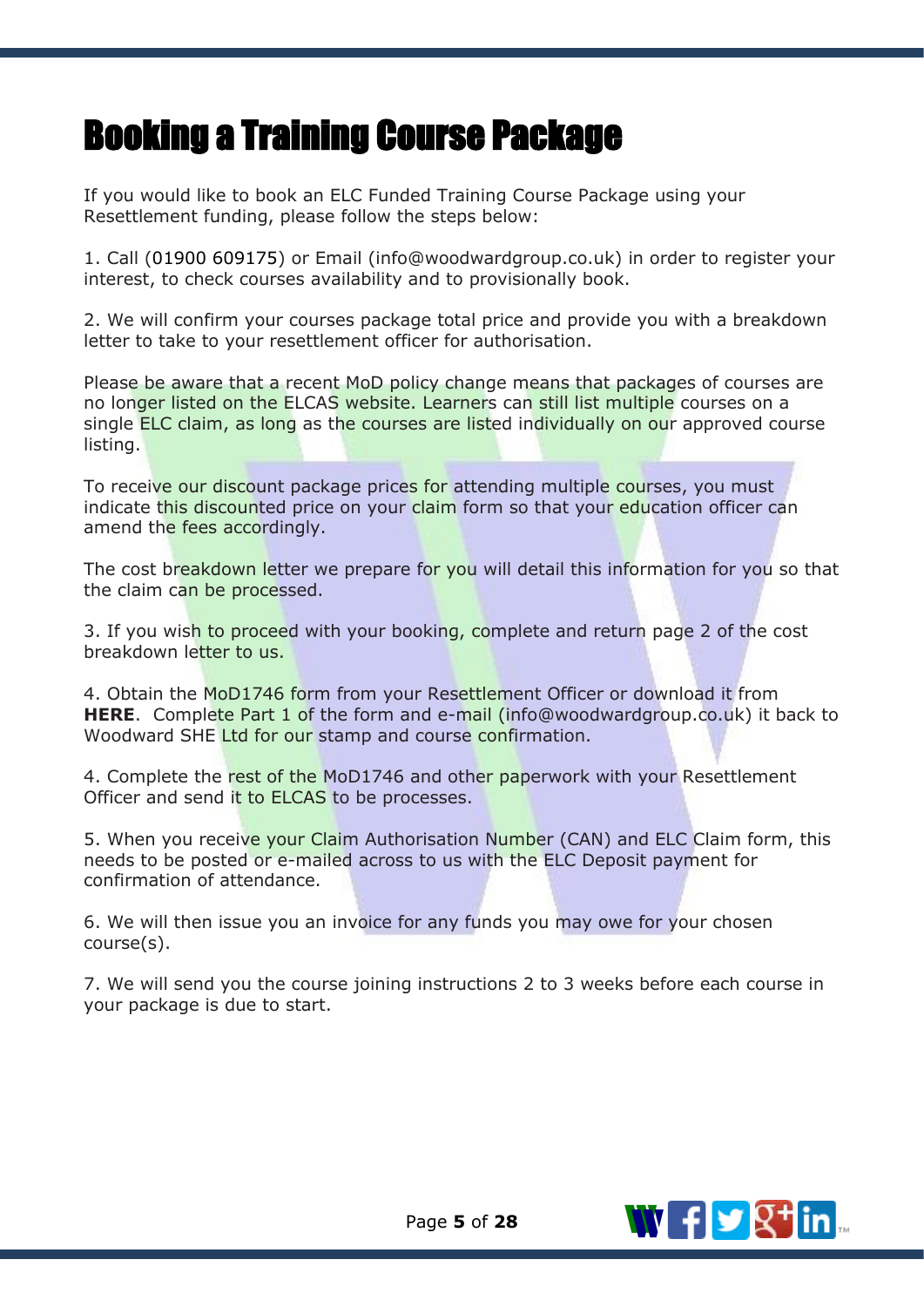# <span id="page-6-0"></span>Terms and Conditions

By booking one or more training courses with ourselves you agree to abide the following Booking Terms and Conditions:

#### *Booking Confirmation*

For a learner to confirm his or her place on a course, a Woodward Cost Breakdown agreement should be completed and returned to Woodward (by post or e-mail).

#### *Payment of Fees*

A copy of your ELC Claim Voucher must be sent to Woodward along with a completed copy of the Woodward Cost Breakdown Letter agreement.

#### **To confirm your course booking your completed cost breakdown letter and ELC Voucher must be received two weeks before the course is due to start.**

#### *Payment Surcharges*

Debit Card and Credit Card payments are free. Please note that we cannot accept American Express cards. International Bank Transfer payments incur a £10 fee.

#### *Dress Code*

Woodward training courses have a smart casual dress code for all learners.

#### *Privacy and Data Processing*

By booking a training course you consent to our processing of both you and your learner(s) data as required to provide that training (and any associated examinations). Your data will be shared with the relevant Awarding Body as necessary to do this. Full details can be found in our Privacy policy.

#### *Learner Behaviour*

Learners are expected to behave professionally at all times during the course. Swearing and abusive language is unacceptable and will not be tolerated. Learners should not use their mobile phone while training is taking place and should ensure it is turned off or in silent mode to avoid disrupting the course. If you need to make or receive a mobile phone call while training is taking place, please leave the training room to do this.

Learners are expected to obey all applicable rules and guidance at the venue where their training course is being held while they are on the premises [which includes outside spaces; car parks, smoking shelters, etc].

Woodward reserve the right to remove a learner from a course (without refund of fees) if they are behaving unreasonably or in a disrespectful way towards the other learners, the tutor or towards any other member of staff.

#### *Cancellations*

Woodward reserves the right to postpone, cancel or alter the dates of provision of a course and/or the venue of the course.

If a course package booking is cancelled by the learner, the following fees will be payable:

Notice given prior to ELC funded package course commencement: more than 28 calendar days No charge [Deposit is non-refundable] 14 to 28 calendar days 50% of course fee charged less than 14 calendar days 100% of course fee charged

Telephone cancellations can be accepted but must be confirmed immediately in writing [by post, fax or email]. Please note that a deposit paid to confirm a booking is always non-refundable.

In accordance with The Consumer Contracts (Information, Cancellation and Additional Charges) Regulations 2013, delegates have a right to cancel a service purchased at a distance for 14 days after entering into a contract. If you choose to download any digital content or start a classroom-based course within the 14-day cancellation period, you agree to waive these cancellation rights.

An agreed course package is a complete singular program of study. Therefore, after starting the package any single part of it cannot be changed by the learner from the agreed detail contained therein.

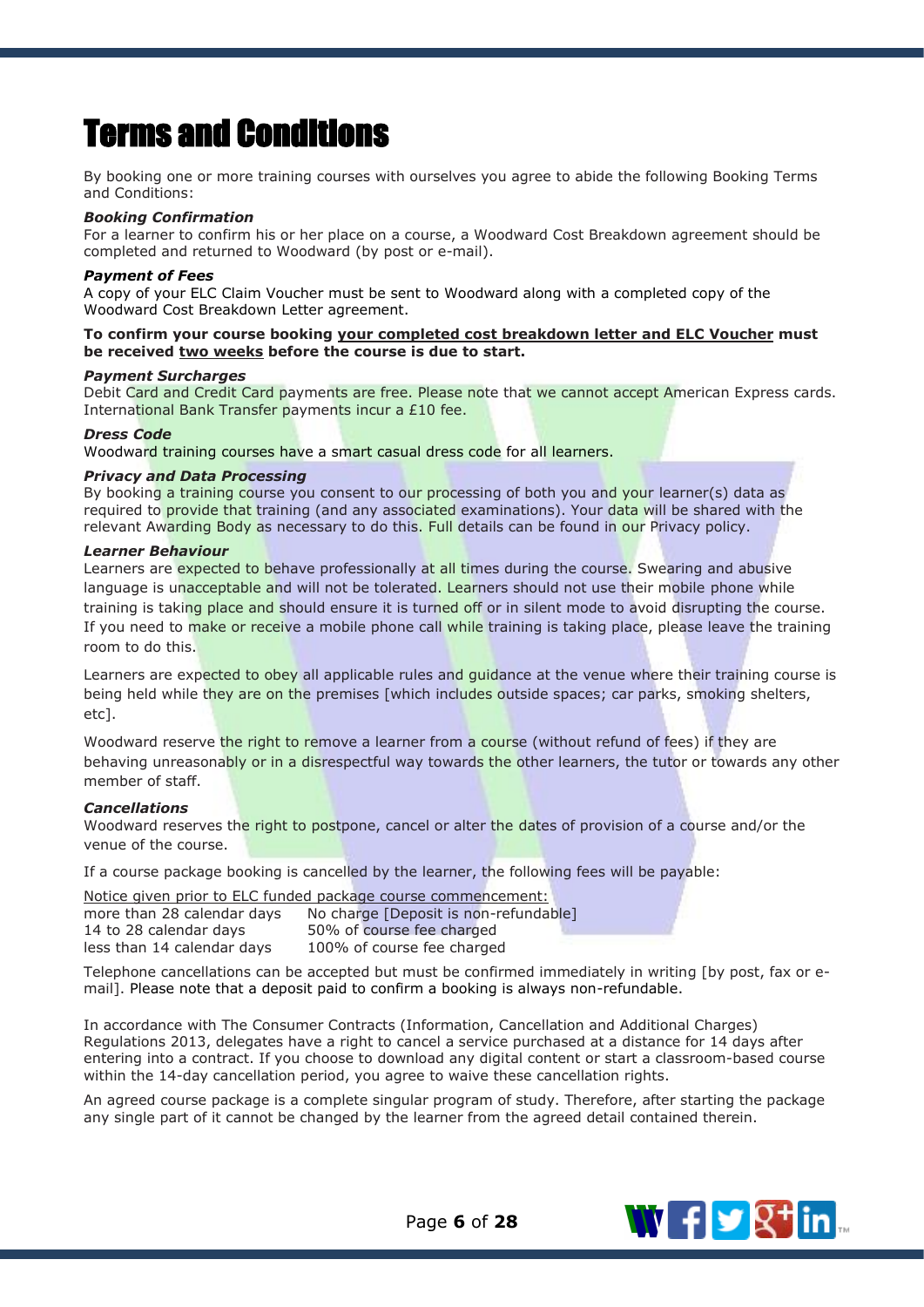# <span id="page-7-0"></span>Why choose Woodward for your Training?

# **The NEBOSH Learning Partner Programme**

NEBOSH recently launched their NEBOSH Learning Partner Programme, to recognises those trainer providers who give their learners with the best possible learning experience.

All NEBOSH Learning Partners have now been classified as Gold, Silver or Bronze based on their performance against the programme's 6 principles which are:

- 1. Ensure all learners understand what is expected of them and what they can expect from their Learning Provider.
- 2. Create a learning environment that is engaging and encourages interaction that is appropriate for the course and type of delivery.
- 3. Provide accurate course materials and continually update and improve them.
- 4. Ensure tutors are qualified, knowledgeable, competent and engaging.
- 5. Give learners feedback on their progress and provide appropriate support.
- 6. Review course delivery and learner feedback and action as necessary.

NEBOSH chose these 6 principles because they represent global best practice in the provision of course tuition and support.

Learning Partners can be identified as follows:

- Gold greatly exceeds the programme's principles
- Silver exceeds the programme's principles
- Bronze meets the programme's principles

We have been awarded GOLD Learning Partner status, the highest possible within the programme.

> We're proud to be a NEBOSH **Gold Learning Partner**



Further information on this can be found on the NEBOSH website here: <https://www.nebosh.org.uk/faqs/how-do-i-choose-a-learning-partner/>



Page **7** of **28**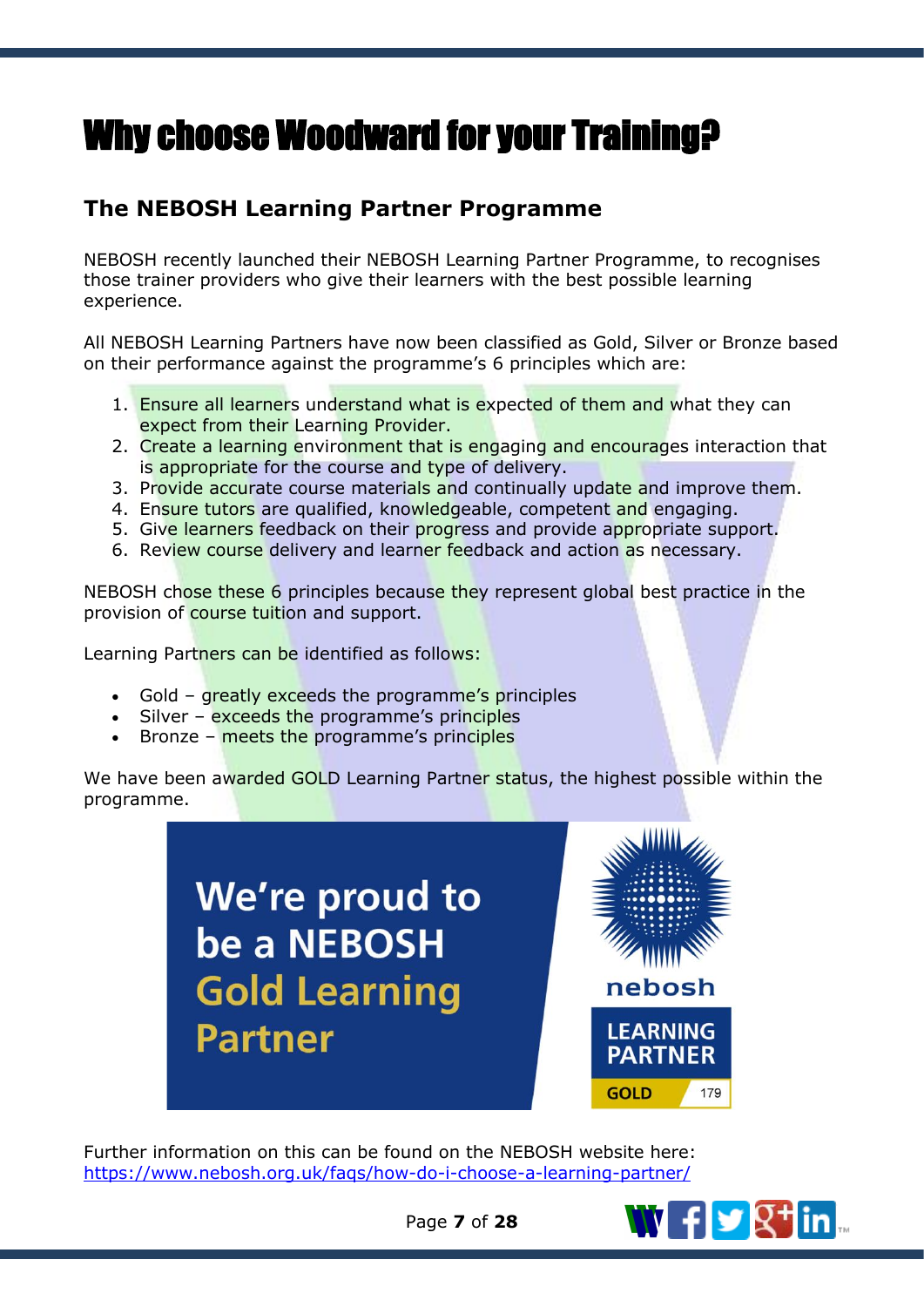# <span id="page-8-0"></span>Woodward Associate Trainer Scheme

# **What is the Woodward Associate Trainer Scheme?**

A Woodward Associate scheme is a way that **YOU** can register with us to enable you to deliver a whole range of IOSH and Highfield (HABC) training courses under our banner.

## **Why would I want to be a Woodward Associate?**

- 1. There are **no up-front fees**.
- 2. This is not a franchise arrangement.
- 3. You get access to a wide portfolio of training courses.

4. Enhance your job prospects by being able to deliver essential Health and Safety training courses for your future employer to **save them money**.

- 5. You have full control of your workload.
- 5. You are provided with support, guidance and advice from ourselves.

## **Please note:**

The **Minimum requirement** before you can be considered to be a Woodward Associate is successful completion of the following three courses as part of your resettlement package with us:

- NEBOSH National General Certificate in Occupational Safety and Health
- NEBOSH Certificate in Fire Safety [for fire specific courses]
- NEBOSH Environmental Management Certificate [for environmental courses]

This is so we can be sure of your knowledge and capabilities are of a sufficient level that you can deliver the various IOSH and Highfield (HABC) qualifications competently.

Your will be assessed during your resettlement package to ensure that your lecturing style and technical knowledge continues at the high standard required by Woodward. You will need to hold a Level 3 Award in Education and Training (EAT) or an equivalent qualification.

Initially Woodward Associates will be restricted to delivery of Highfield (HABC) and IOSH courses but may have the option to develop into Senior Associates for Woodward. Senior Associates can also deliver NEBOSH Certificate level training sessions for Woodward SHE Ltd.

## **What do I do next?**

If you require any further details on our Woodward Associate Trainer Scheme please do not hesitate to contact us on: **Tel**: 01900 609175 **Email**: [info@woodwardgroup.co.uk](mailto:info@woodwardgroup.co.uk) **Website**: [www.woodwardgroup.co.uk](http://www.woodwardgroup.co.uk/)

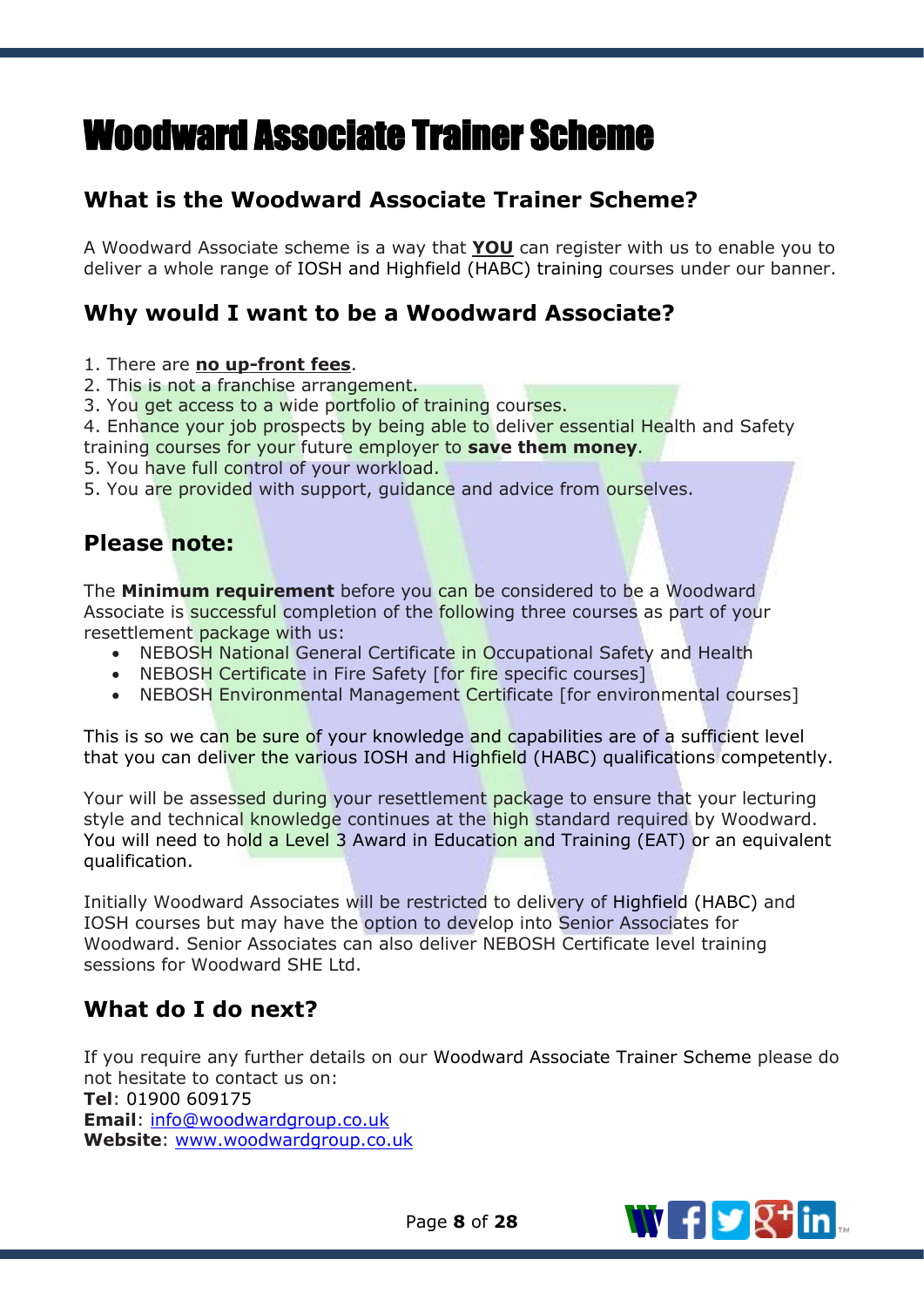# <span id="page-9-0"></span>Woodward Alumni Network

# **What is the Alumni Network?**

Woodward SHE Ltd has taken the initiative to establish an Alumni network for our past students. We want to give something back to our past students for choosing us as their training provider and many of whom are now working as professional health, safety, environmental and fire safety managers. We hope that developing our Alumni network will provide us with a mechanism to do this.

## **How do I become a member of the Alumni Network.....?**

To qualify as a member of the Woodward Alumni is very straightforward. You must have successfully completed a NEBOSH qualification with us. That's it.

## **What do I get out of it......?**

Woodward wants to work with our current and past students to provide continuous support, advice, health and safety updates and environmental updates to both help you to establish your career and to promote and enhance your chances of career advancement.

Our Alumni currently get:

- $\sim$  a regular Woodward Alumni newsletter, with news, advice, and legal updates.
- $\sim$  an invitation to our Health and Safety updating days.
- $\sim$  the opportunity to take advantage of our Alumni special offers.

 $\sim$  ongoing developmental support.

The Alumni programme will continue to develop and improve over time as we get feedback from our members.

## **Tell me more about this alumni newsletter....**

The newsletter is called "Safety Net" and is produced at Woodward. The purpose of the newsletter is to keep our Alumni members up to date with developments here at Woodward and provide them with continuous support, advice, health and safety updates and environmental updates for their career enhancement.

It will be produced every three months and will go out to our 3000+ Alumni members. This number of members will only grow over time as more students join the ranks of our Alumni.

## **It sounds too good to be true, what will it cost me.......?**

We will never charge you for being a member of the Woodward Alumni. We want it to be a mechanism to give something back to our students.

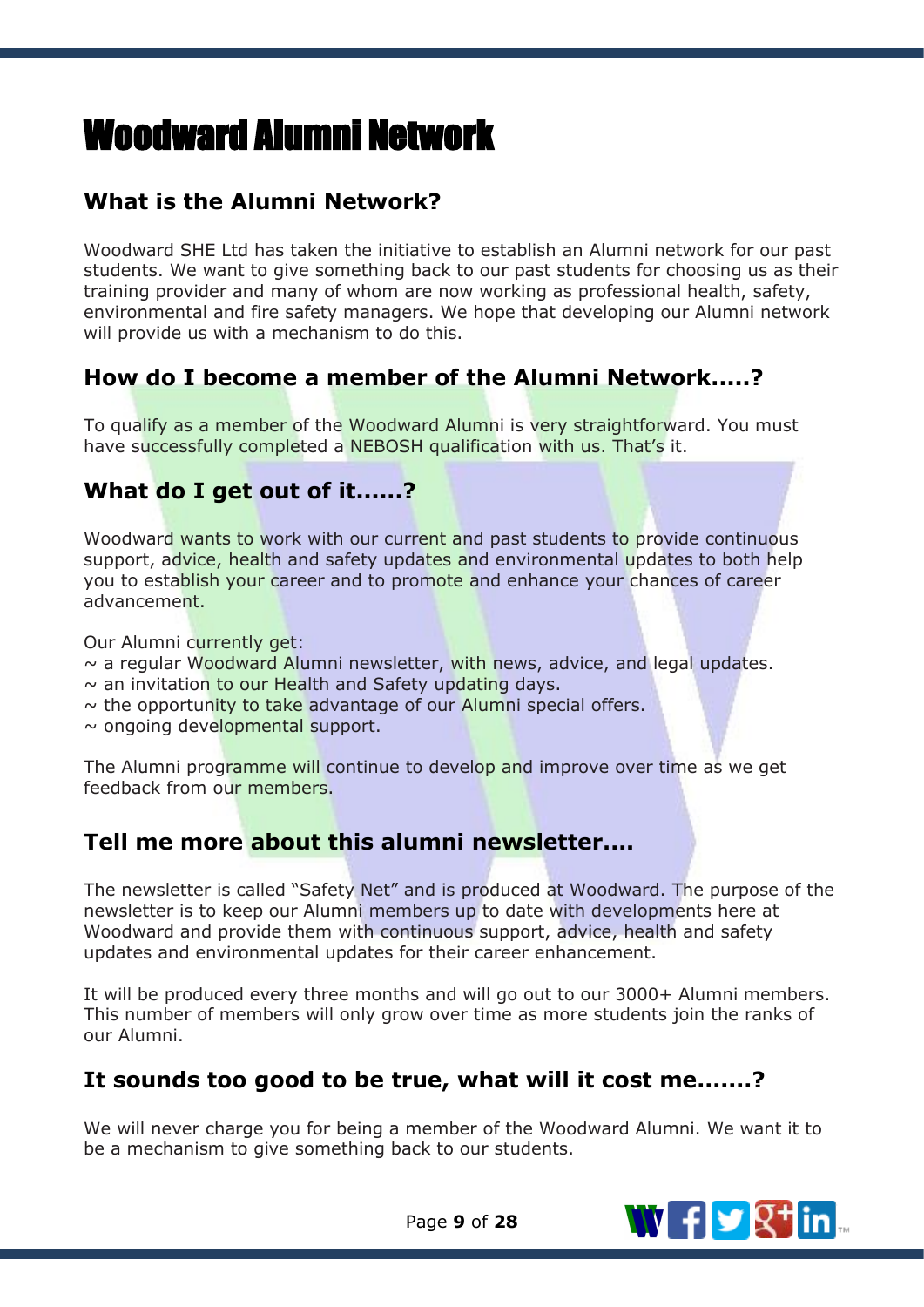# **Testimonials from previous learners**

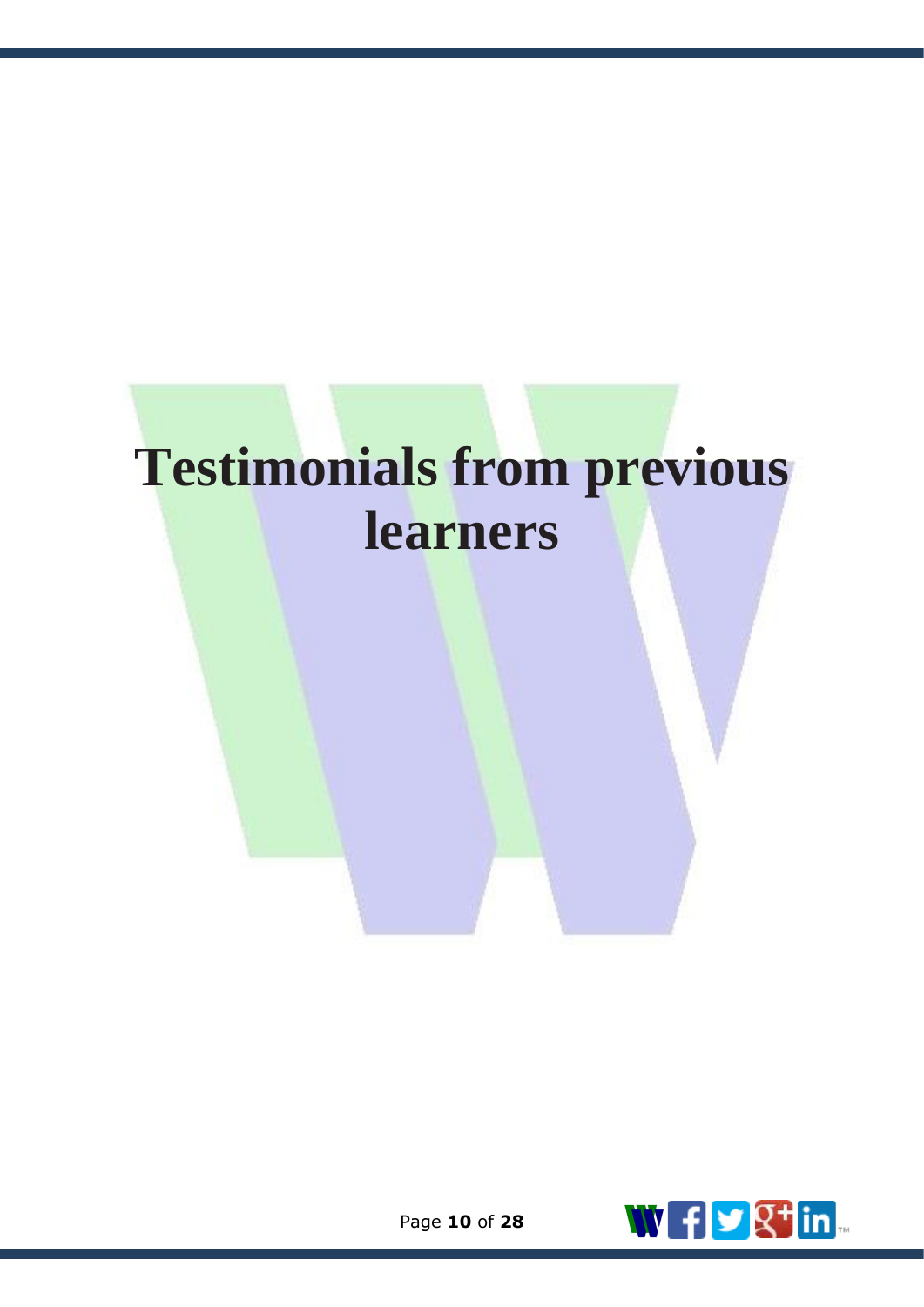# <span id="page-11-0"></span>Testimonial 1

# **Training To Job - Past Student Case Study: Steve Ostle**

I was introduced to the Woodward group as a positive resettlement provider by an old friend who left service some 3 years ago ahead of me. He is now well established supporting the construction industry as a safety inspector.

I scoped courses informally with Sharon and found that the group have the ability to tailor packages to make best use of the resettlement entitlement that the soldier has accrued, which is of huge benefit to the service leaver. Woodwards have a strong understanding of the resettlement program and were very supportive in explaining and dealing with the preparatory paperwork required by the Resettlement Officer. **Steve Ostle**



Prior to arriving for the course, I received all the necessary administrative instructions to arrive at the hotel the evening before the course. The directions were brief and to the point and allowed me to arrive and get settled in with no hassle.

The accommodation at the hotel is excellent and has the added benefit of allowing the students to mix in the bar on an evening and discuss any areas that they are struggling with. This was very useful during the NEBOSH General Certificate as we used an hour each evening to do revision questions as a group effort.

The course location is simple to find and the facilities at the Roebuck suite are fantastic with beverages available throughout the day at no charge.

A hot lunch is provided daily and is 1 room away from the main class room which allows the student to gain maximum time on learning.

The teachers are all very competent and quide the course onto the main agenda points as a well-practiced drill. The instructors are very approachable and are passionate about ensuring the learner gains the most from the course.

I have now completed 3 courses with Woodwards and have achieved 3 passes with distinction, which I'm delighted with. I would have no hesitation in recommending Woodwards to any service leaver as the best provider in NEBOSH Health & Safety instruction.

Captain Steve Ostle, Mercian

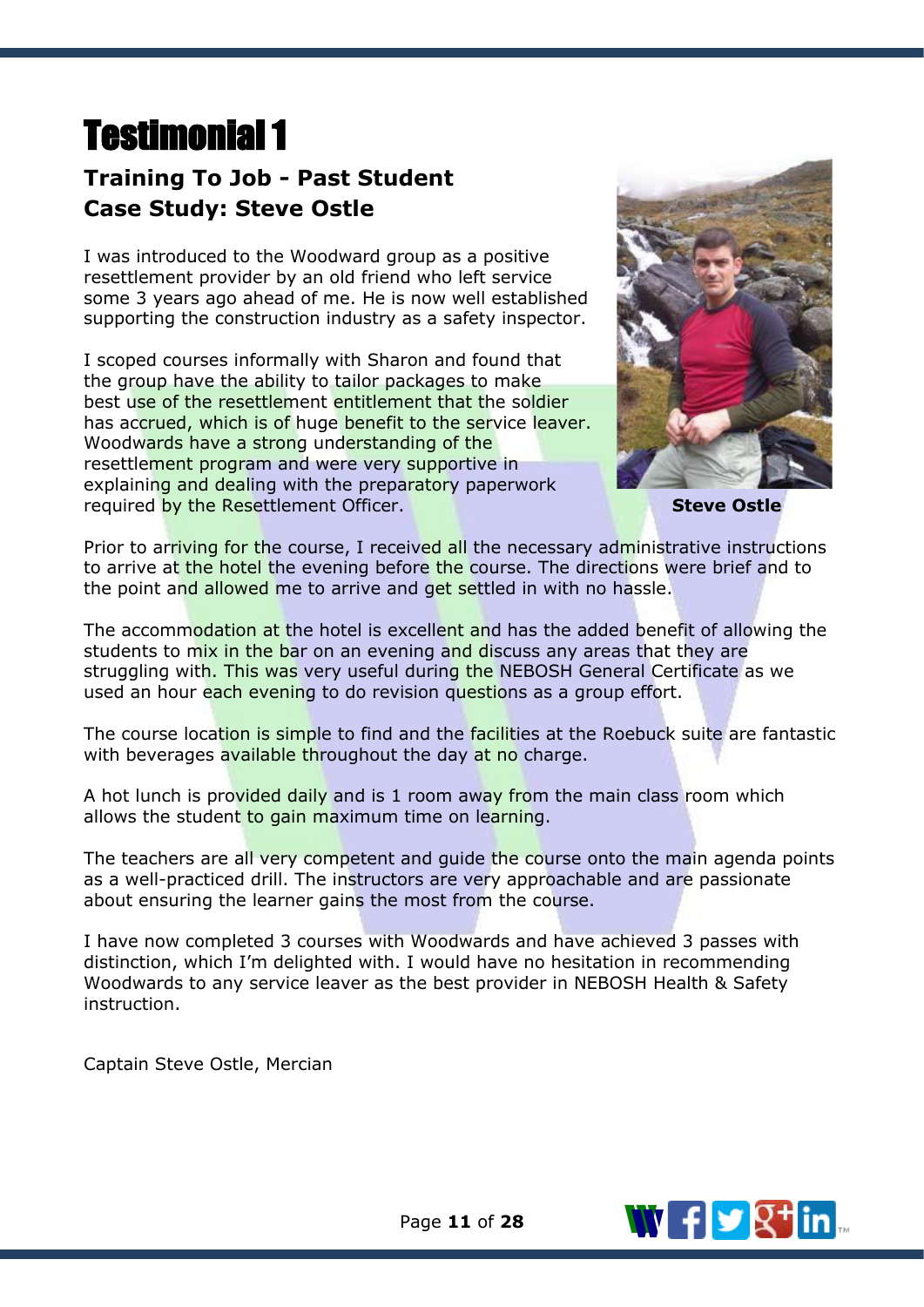# Testimonial 2

# **Training To Job - Past Student Case Study: Mark Emmerson**

On leaving school, with few qualifications, I worked on an open cast coal mine, as trainee woodman and as a plant operator on the M25 before deciding to join the Royal Corps of Signals, British Army at the age of 23. I was 'encouraged' to choose this avenue due to my previous experience as a Radio Operator with the Green Howards cadets and Territorial Army based in Whitby and Scarborough. **Mark Emmerson** 



The Royal Signals was certainly the right choice for me, although specialists in the communications arena, they also provide Command Support. In civilian terminology this can be translated into Service Support, Facilities Support or Business Solutions and it was in this environment that I found my niche. When I realised that I wanted to achieve the best position available to me in my 22 year career, I chose units, as far as possible, that would challenge and develop my knowledge and experience in this fast moving and diverse field. I eventually left following a Captain Quartermaster role having progressed through the ranks. During the latter stages of my military career I found the time to start an Open University Master of Business Administration course and during my resettlement I elected to attend the NEBOSH General Certificate and Fire Safety Management certificate along with the BHOS Asbestos Management course to prepare for a future career in Facilities Management. All of the latter 3 courses I took with Woodward as a package.

Woodward was recommended during a chance conversation and I cannot be grateful enough for this. Their enthusiasm, quality of instruction and ability to relate the information is first class. I was determined to pass the exams first time and therefore took advantage of the food and hotel deal and spent the evenings revising rather than socialising. Future courses to progress in my chosen career are Prince 2 Practitioner and British Institute of Facilities Management. On completion of these I will return to Woodward to take the Environment Certificate and NEBOSH Diploma.

During my latter stages of resettlement I have conducted a placement with CB Richard Ellis who specialise in Global Corporate Services and are currently a Managing Agent for a global food producer. I have been offered a permanent position in what is a difficult time for the employment market and I am excited by the challenge.

Not only have I relied on my experience with the Royal Signals and its 'Customer Facing' approaches when providing Command Support, while learning my new role I have directly used all of the qualifications gained at Woodward when dealing with contractors.

Thank you to both, and if you are reading this while still serving for Her Majesty, Carpe Diem.

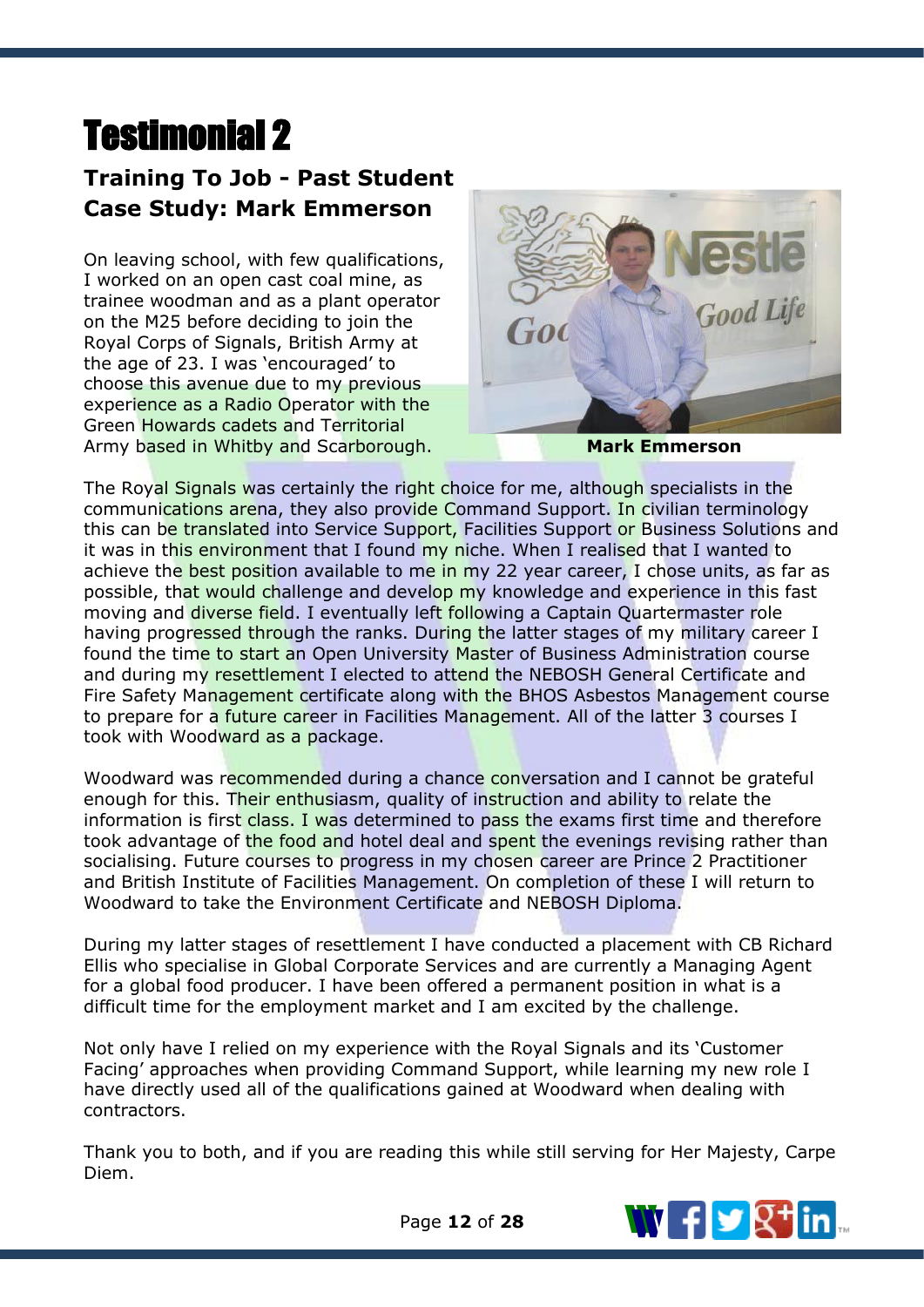# Testimonial 3

# **Training To Job - Past Student Case Study: Gary Lawrie**

Having served 22 years in the military to say I was scared of entering civvy street would be a slight understatement. Trying to find someone to take me on with my transferable skills was difficult and if I'm blunt the resettlement staff at my unit were good at pointing at the small jobs library and saying help yourself but not great at anything else. It was then I found your advert in the resettlement magazine and made my initial enquiry.

I explained over the phone my predicament to your booking clerk and she suggested that I had good solid environmental qualifications however to be an all rounder and make me more attractive to employers I needed to get a nationally recognised qualification in the three parts of QHS&E. It was explained to me what the NEBOSH Gen Cert was and how it was the



real foundation qualification to break into the industry, so I signed up for a course.

Now this is where I changed the usual habits of a life time when going on a course, normally you find out where the nearest bar is, where you can get a good Kebab and what place stays open the longest. On day one it was explained that Woodward had a 90+ % pass rate however we as students must play our part. I was given access to past NEBOSH questions, told how to study and shown a technique of how to attack my exam. I was exposed to laws and regulations I didn't even know existed, I took pages of notes in the first week in rough during the day and then in the evening copied them neatly into hardback A4 jotter (which I still have and is often borrowed), each evening I attempted a past question and Ray would have a quick scan jotting notes here and there the following morning during the coffee break.

To be honest it only started making sense in the second week, I found the past questions were getting quicker to finish, I found the regulations easier to understand and I started to enjoy the course.

The second and third weeks flew by and the exams were upon me, thanks to my selfimposed learning regime and my will power to study rather than visit the market street bars I found the exams challenging but doable. It was now a case of waiting for the results.

In the time it took to get my NEBOSH marked etc, I also went and got an ISO 9001 Lead Auditor Qualification, this depending on results would give me a Quality, Health and Safety plus my already in the bag Environmental Qualification.

Long story short I passed my NEBOSH, it was now time to apply for Jobs, I must have applied for well over 50 jobs via the internet following the advice of my resettlement

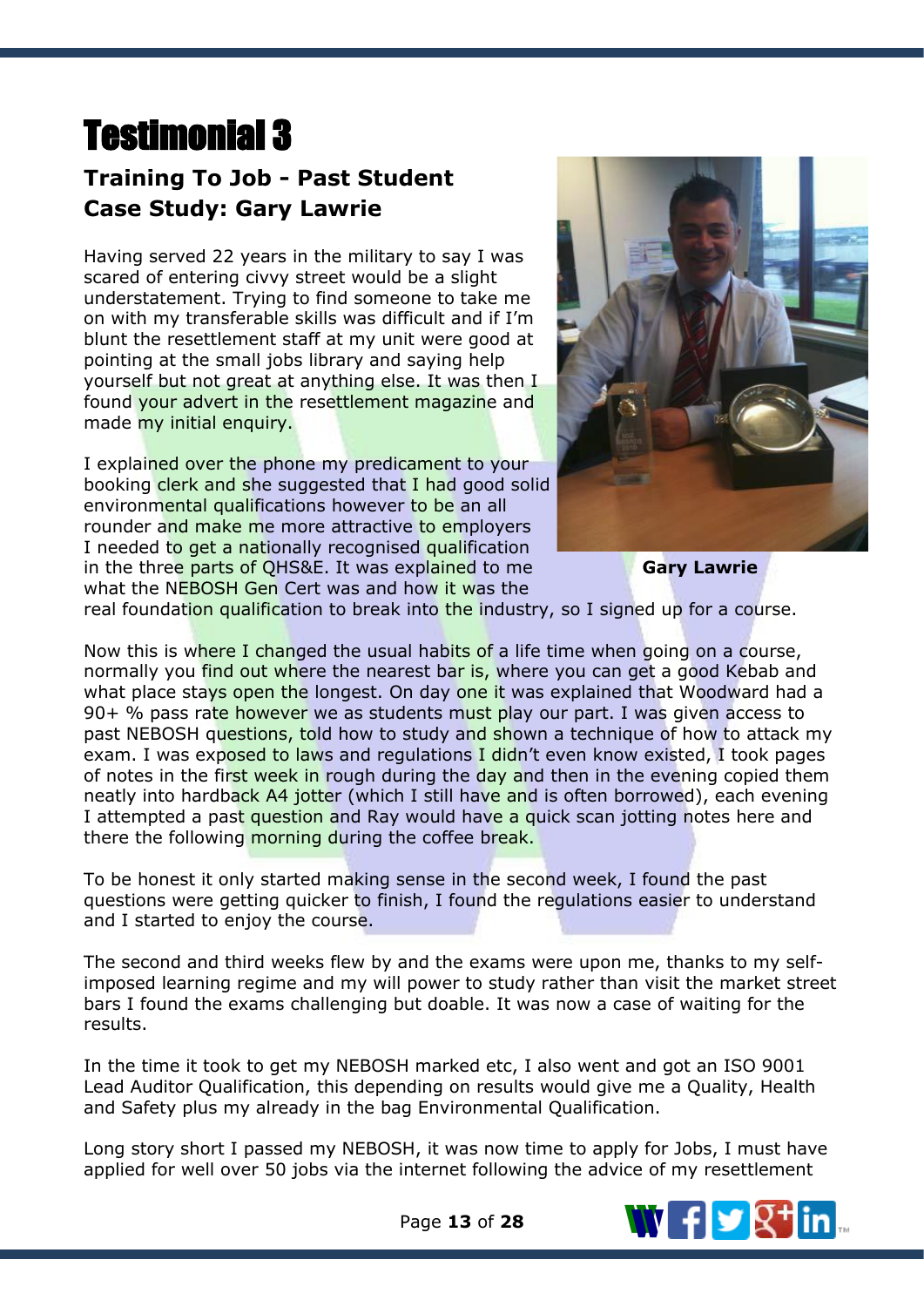clerk avoiding agencies because they might charge me a fee (bad advice) I contacted one of the many agencies in Aberdeen and within a week had 3 interviews (all due to the fact the advice I was given by your staff was spot on I could carry out the duties of three people within one department).

Like a true Scotsman I went for the one that paid the most and was offered a position as an assistant to a QHSE advisor, within 2 months I was the Advisor looking after the QHSE on 10 North Sea platforms. I was able to carry out audits, advise on regulations and due to my environmental knowledge carry out these duties too, saving the company money not hiring in consultants. I stayed with that company for two years before being made an offer to join another drilling company based on the south side of Aberdeen.

If I hadn't phoned your company in February 2008 I wouldn't be where I am today, I still remain the only one within my department with qualifications in the three disciplines and can be sent offshore to carry out a number of management visits.

So thanks for the advice, the training, the exam passing technique (which I use for all exams now) and Rays many stories of when he was a lad. If you ever need anyone to stand up and say how crucial your training is to transferring to civvy street give me a shout.

PS. The first thing management asks me when we are thinking of hiring and if I know of anyone is "do they have their NEBOSH?".



**The "A4 jotter" still being used by Gary to this**

# More Testimonials

More testimonials from past ELC Funded package learners and commercial learners can be found on our website here:<https://www.woodward-group.co.uk/testimonials>

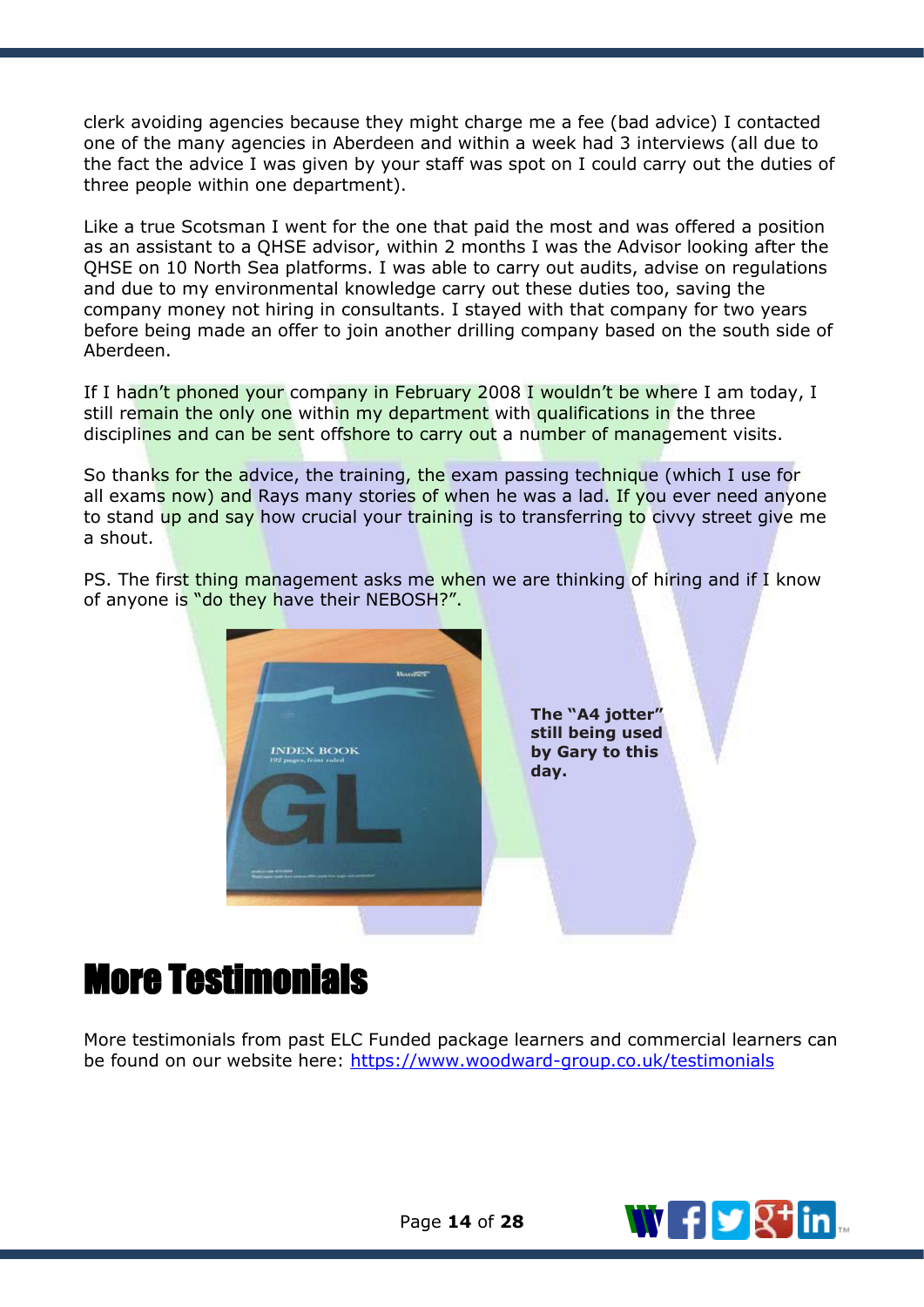# <span id="page-15-0"></span>NEBOSH National General Certificate

The **NEBOSH National General Certificate in Occupational Safety and Health** is an examined core qualification for people who have part of their role at work involved in health and safety at work.

Managers, supervisors and staff from all types of organisations who need a broad understanding of health and safety issues. The certificate helps them manage risks effectively. Many people take the NEBOSH National General Certificate as a first step in a career in health and safety. It provides a valuable overview, and is a sound basis for further professional study.

Holders of the NEBOSH National General Certificate in Occupational Health and Safety are entitled to Associate Membership (AIOSH) of IOSH and also meet the academic requirements for Technician membership (TechIOSH) of the Institute of Occupational Safety and Health (IOSH).

#### *Course Content*

The NEBOSH National General Certificate covers the main legal requirements for health and safety in the UK, identification and control of workplace hazards, and the practical application of this knowledge. No previous health and safety knowledge is required but learners should note the assessment includes a requirement to write a short report.

#### **Unit NG1: Management of Health and Safety**

Element 1: Why we should manage workplace and safety

- Element 2: How health and safety management systems work and what they look like
- Element 3: Managing risk understanding people and processes
- Element 4: Health and safety monitoring and measuring

#### **Unit NG2: Risk Assessment**

- Element 5: Physical and psychological health
- Element 6: Musculoskeletal health
- Element 7: Chemical and biological agents
- Element 8: General workplace issues
- Element 9: Work equipment
- Element 10: Fire
- Element 11: Electricity

The course is presented over 10 days. Units NG1 and NG2 are taught units. Unit NG1 is assessed by an "open book" case study assessment. A learner has 24 hours to complete the assessment after receiving the case study information, but NEBOSH believe they should be able to finish the questions in 4-5 hours. This is followed by a closing interview to confirm that the submitted assessment is all the learners own work. Unit NG2 is a three-hour practical examination carried out by the learner in their own workplace.

*Course Dates: Full dates can be found on the diary pages in the back of this brochure*

*Course Locations:* Workington and Carlisle

*Course Fees:* As detailed earlier in this brochure (on pages 3 – 5)

#### *NEBOSH Resources:*

The NEBOSH resources for this qualification, including the course syllabus and NEBOSH Learner Terms and Conditions, can all be downloaded from the NEBOSH website here: <https://www.nebosh.org.uk/qualifications/national-general-certificate/#resources>



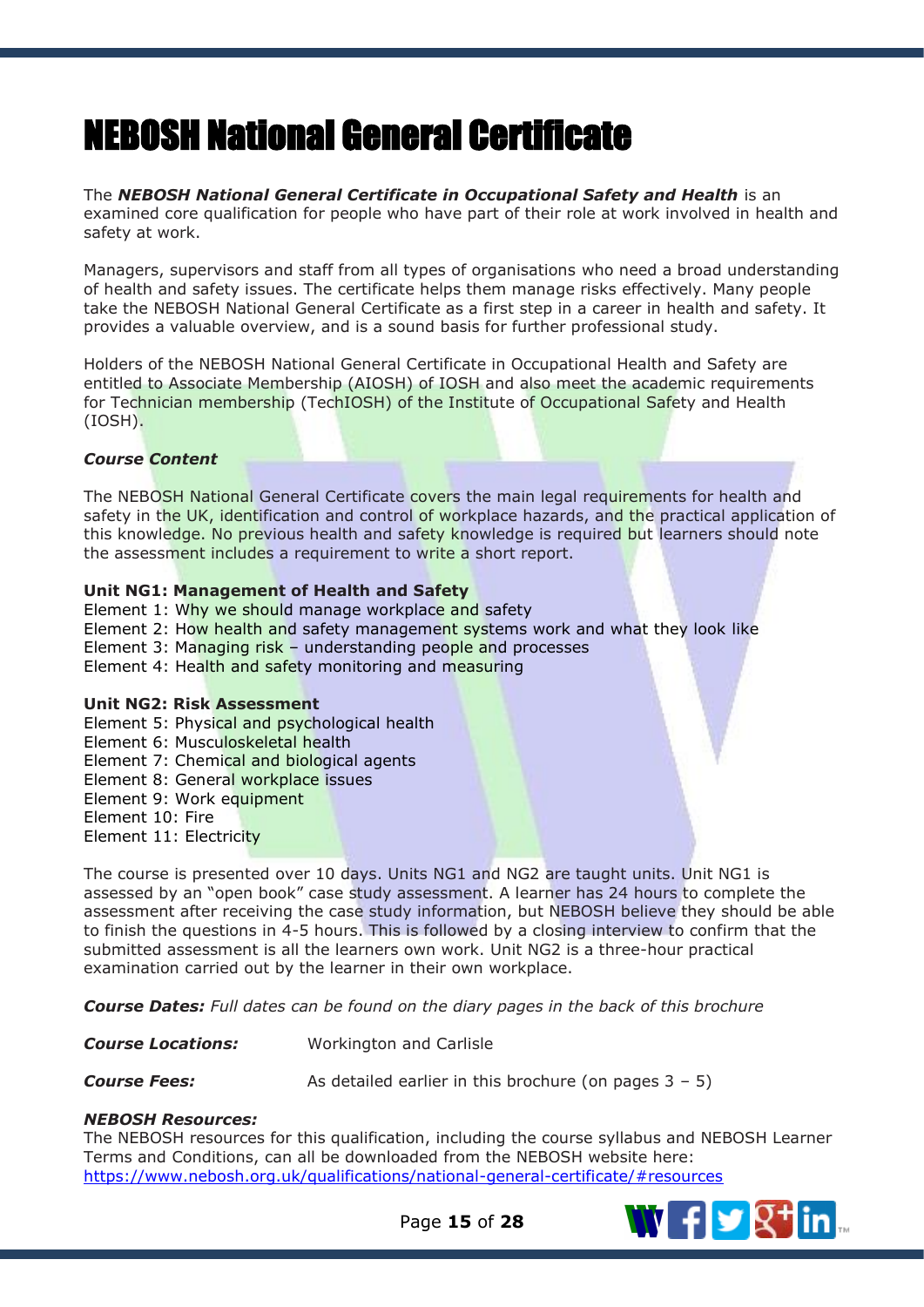# <span id="page-16-0"></span>NEBOSH Certificate in Fire Safety

The NEBOSH Certificate in Fire Safety is a globally relevant fire safety qualification that you can complete in just one week.

Through its focused syllabus you can learn and develop fire safety skills that can be used in workplaces anywhere in the world. This qualification can help you protect people, property and ultimately your business from the harm a fire can cause.

#### *Course Content:*

#### **Unit FSC1: Fire Safety**

Element 1. Managing fire safety Element 2. Principles of fire and explosion Element 3. Fuel, oxygen and ignition sources and control measures Element 4. Fire protection in buildings Element 5. Safety of people in the event of fire Element 6. Fire safety risk assessment

#### **Unit FSC2: Fire Risk Assessment**

A practical assessment completed by the learner in their workplace.

#### *Course Programme:*

Units FSC1 and FSC2 are taught units presented over a 5-day block.

Unit FSC1 is assessed by an "open book" case study assessment. A learner has 24 hours to complete the assessment after receiving the case study information, but NEBOSH believe they should be able to finish the questions in 4-5 hours. This is followed by a closing interview to confirm that the submitted assessment is all the learners own work.

Unit FSC2 is a three-hour practical examination carried out by the learner in their own workplace.

*Course Dates: Full dates can be found on the diary pages in the back of this brochure*

**Course Locations:** Workington

**Course Fees:** As detailed earlier in this brochure (on pages 3 – 5)

#### *NEBOSH Resources:*

The NEBOSH resources for this qualification, including the course syllabus and NEBOSH Learner Terms and Conditions, can all be downloaded from the NEBOSH website here: <https://www.nebosh.org.uk/qualifications/certificate-in-fire-safety/#resources>

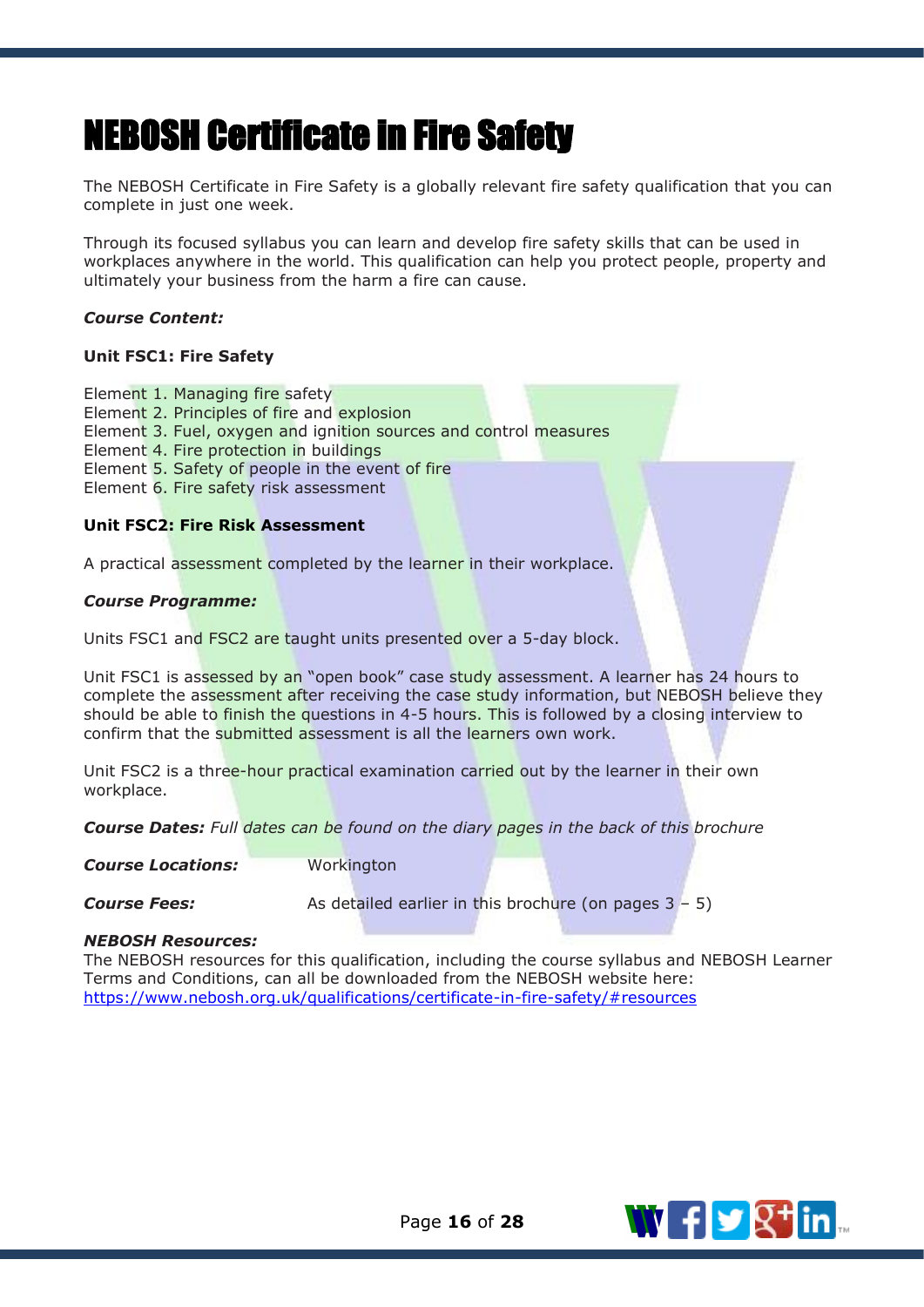# <span id="page-17-0"></span>NEBOSH Health and Safety Management for Construction (UK)

Lay the foundations for healthier and safer construction. Gain invaluable knowledge, practical skills and a globally respected qualification that supports your role. Everything you need to make your construction site healthier and safer!

Aligned to CDM regulations, NEBOSH Health and Safety Management for Construction (UK) is guided by legislation but focussed on best practice.

#### *Course Content:*

#### **Unit NC1: Managing Construction Safety**

- Element 1. The foundations of construction health and safety management
- Element 2. Improving health and safety culture and assessing risk
- Element 3. Managing change and procedures
- Element 4. Excavation
- Element 5. Demolition
- Element 6. Mobile plant and vehicles
- Element 7. Working at height
- Element 8. Musculoskeletal health and load handling
- Element 9. Work equipment
- Element 10. Electricity
- Element 11. Fire
- Element 12. Chemical and biological agents
- Element 13. Physical and psychological health

#### *Course Programme:*

The course is presented as a 10-day block; this is a standalone course which delivers the full NC1 syllabus content.

The course is assessed by an "open book" case study assessment, which will be based on a realistic scenario, that will test both what you know and what you can do. You have 48 hours to complete and return the assessment after receiving the case study information from NEBOSH. This is followed by a closing interview to confirm that the submitted assessment is all your own work.

*Course Dates: Full dates can be found on the diary pages in the back of this brochure*

*Course Locations:* Workington

**Course Fees:** As detailed earlier in this brochure (on pages 3 – 5)

#### *NEBOSH Resources:*

The NEBOSH resources for this qualification, including the course syllabus and NEBOSH Learner Terms and Conditions, can all be downloaded from the NEBOSH website here: [https://www.nebosh.org.uk/qualifications/health-and-safety-management-for-construction](https://www.nebosh.org.uk/qualifications/health-and-safety-management-for-construction-uk/#resources)[uk/#resources](https://www.nebosh.org.uk/qualifications/health-and-safety-management-for-construction-uk/#resources)

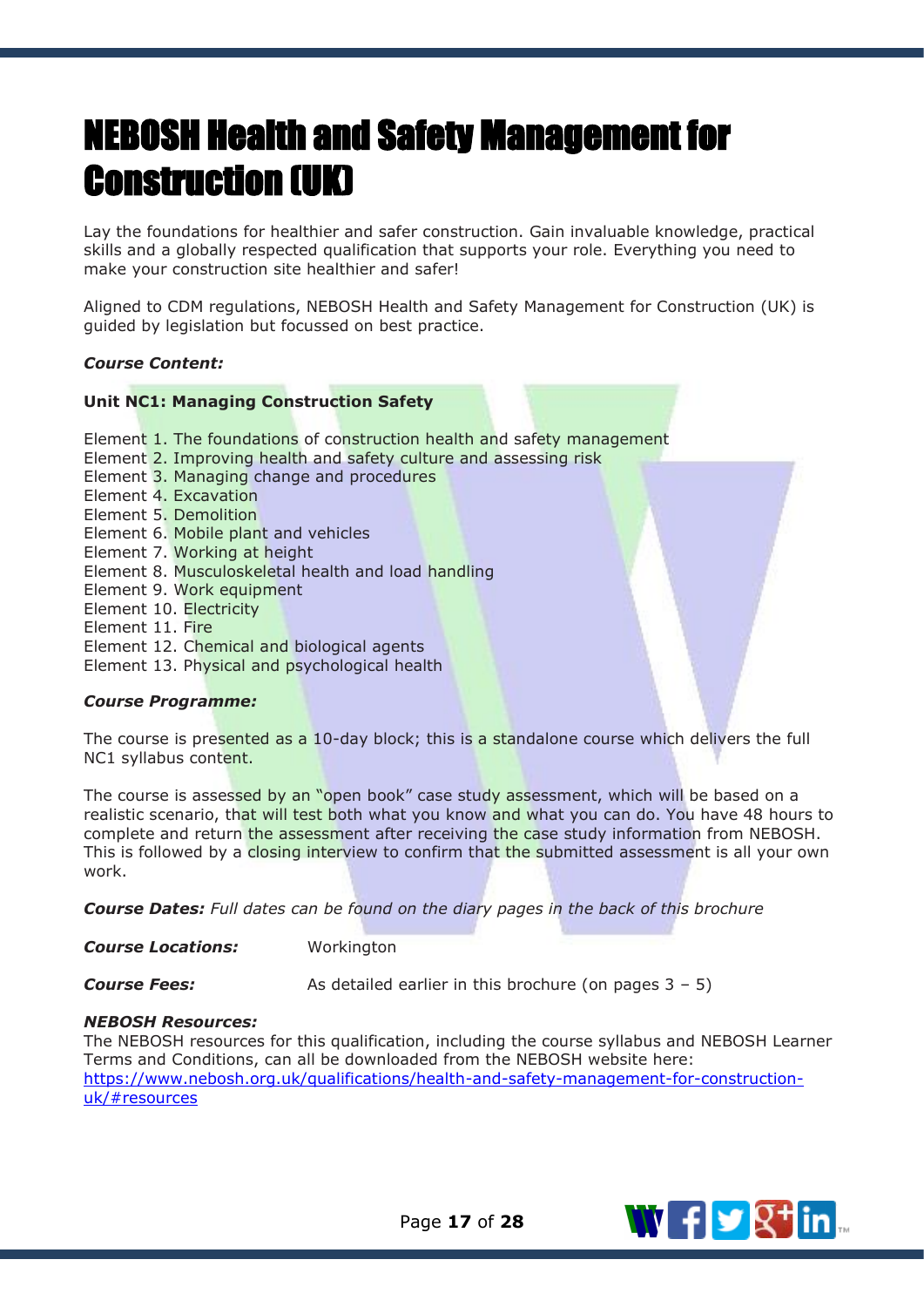# <span id="page-18-0"></span>NEBOSH Environmental Management Certificate

This qualification is designed for anyone who has responsibilities for managing environmental issues as part of their work. The qualification is designed to be globally relevant and benefit companies in all industry sectors who are seeking to implement effective environmental management systems, increase positive environmental impacts, and reduce negative environmental impacts.

#### *Course Content:*

#### **Unit EMC1: Management and Control of Environmental Aspects**

- Element 1. Foundations in environmental management
- Element 2. Environmental management systems
- Element 3. Assessing environmental aspects and impacts
- Element 4. Planning for and dealing with environmental emergencies
- Element 5. Control of emissions to air
- Element 6. Control of environmental noise
- Element 7. Control of contamination of water sources
- Element 8. Control of waste and land use
- Element 9. Sources and use of energy and energy efficiency

#### **Unit EMC2: Assessing environmental aspects and associated impacts**

A practical assessment completed by the learner in their workplace.

#### *Course Programme:*

Units EMC1 and EMC2 are taught units presented over a 5-day block.

Unit EMC1 is a taught unit assessed by an "open book" case study assessment. You will be required to review a real-life scenario and answer a number of theoretical and practical questions on environmental management. You have 24 hours to complete and return the assessment after receiving the case study information from NEBOSH. This is followed by a closing interview to confirm that the submitted assessment is all your own work.

Unit EMC2 requires the learner to assess environmental aspects and impacts present in their chosen workplace.

*Course Dates: Full dates can be found on the diary pages in the back of this brochure*

**Course Locations:** Workington

**Course Fees:** As detailed earlier in this brochure (on pages 3 – 5)

#### *NEBOSH Resources:*

The NEBOSH resources for this qualification, including the course syllabus and NEBOSH Learner Terms and Conditions, can all be downloaded from the NEBOSH website here: <https://www.nebosh.org.uk/qualifications/environmental-management-certificate/#resources>

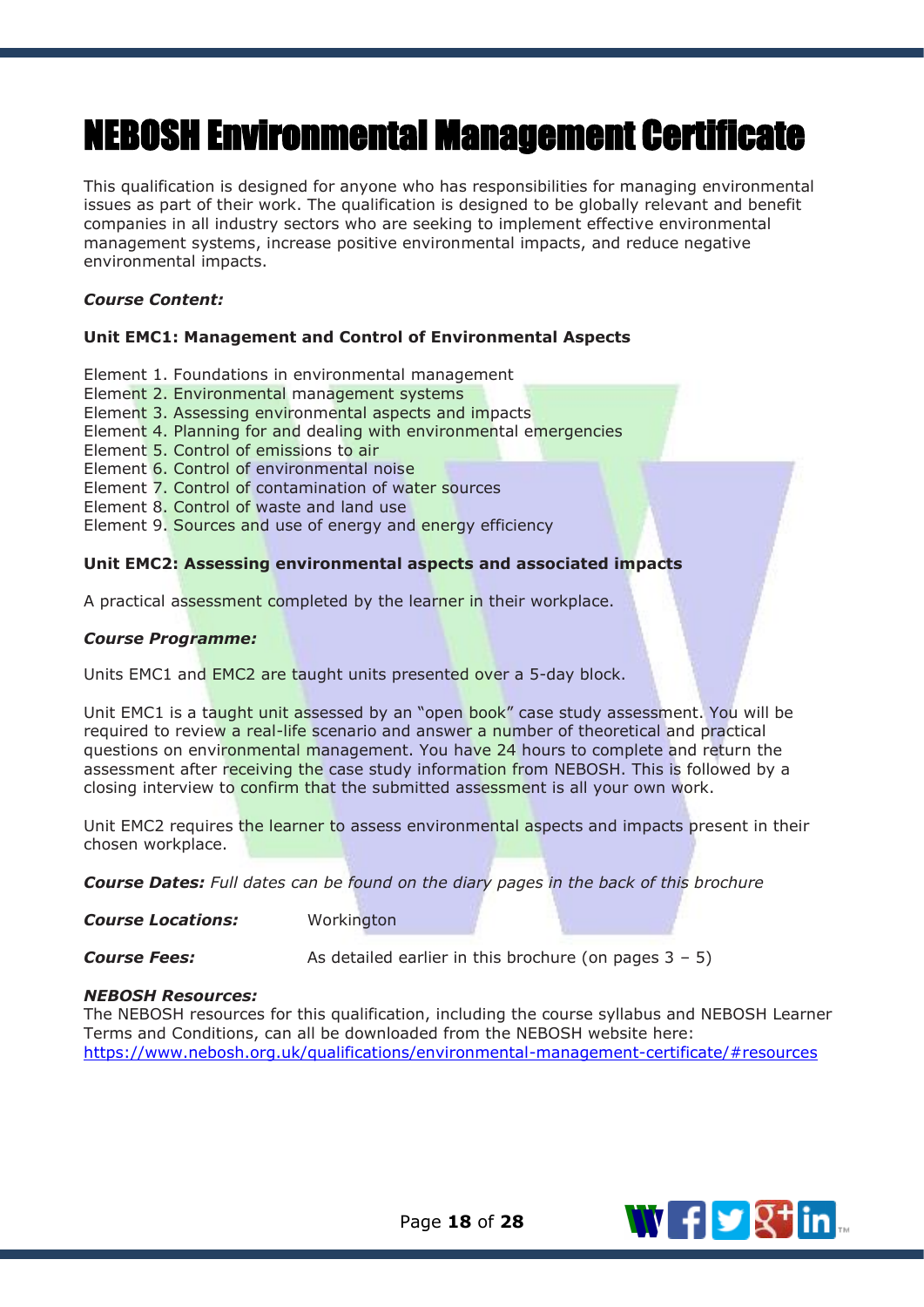# <span id="page-19-0"></span>NEBOSH HSE Certificate in Process Safety Management

NEBOSH joined forces with Great Britain's Health and Safety Regulator, the Health and Safety Executive (HSE), to develop the NEBOSH HSE Certificate in Process Safety Management.

This process safety management qualification is the result of the unique collaboration which combines the advanced technical 'high hazard' expertise of HSE with NEBOSH's ability to deliver strong vocational OSH qualifications. It is designed to equip delegates with a broad understanding of the accepted principles and recognised industrial practices for the management of process risk. This will ensure that they can recognise and contribute to the control of process safety hazards.

NEBOSH qualifications are developed based on extensive research with health and safety professionals, employers, professional bodies and regulators to ensure they are relevant and rigorous as well as achievable and practical.

There are no formal entry requirements to attend this course, however the NEBOSH National General Certificate in Occupational Health and Safety (NGC) is recommended by NEBOSH.

#### *Course Content:*

#### **Unit PSM1: Process Safety Management**

Element 1. Process safety leadership

Element 2. Management of process risk

Element 3. Process safety hazard control

Element 4. Fire protection and emergency response

#### *Course Programme:*

Unit PSM1 is a taught unit presented over a 4-day block followed by an online exam.

The online exam consists of 40 multiple-choice questions; 10 of the questions are extended scenario questions which will be randomly distributed throughout the paper. Each question is worth one mark and has one correct and three incorrect responses available. The question paper covers the whole syllabus with at least one question per element and all questions are compulsory.

*Course Dates: Full dates can be found on the diary pages in the back of this brochure*

**Course Locations:** Workington

**Course Fees:** As detailed earlier in this brochure (on pages 3 – 5)

#### *NEBOSH Resources:*

The NEBOSH resources for this qualification, including the course syllabus and NEBOSH Learner Terms and Conditions, can all be downloaded from the NEBOSH website here: [https://www.nebosh.org.uk/qualifications/nebosh-hse-certificate-in-process-safety](https://www.nebosh.org.uk/qualifications/nebosh-hse-certificate-in-process-safety-management/#Resources)[management/#Resources](https://www.nebosh.org.uk/qualifications/nebosh-hse-certificate-in-process-safety-management/#Resources) 



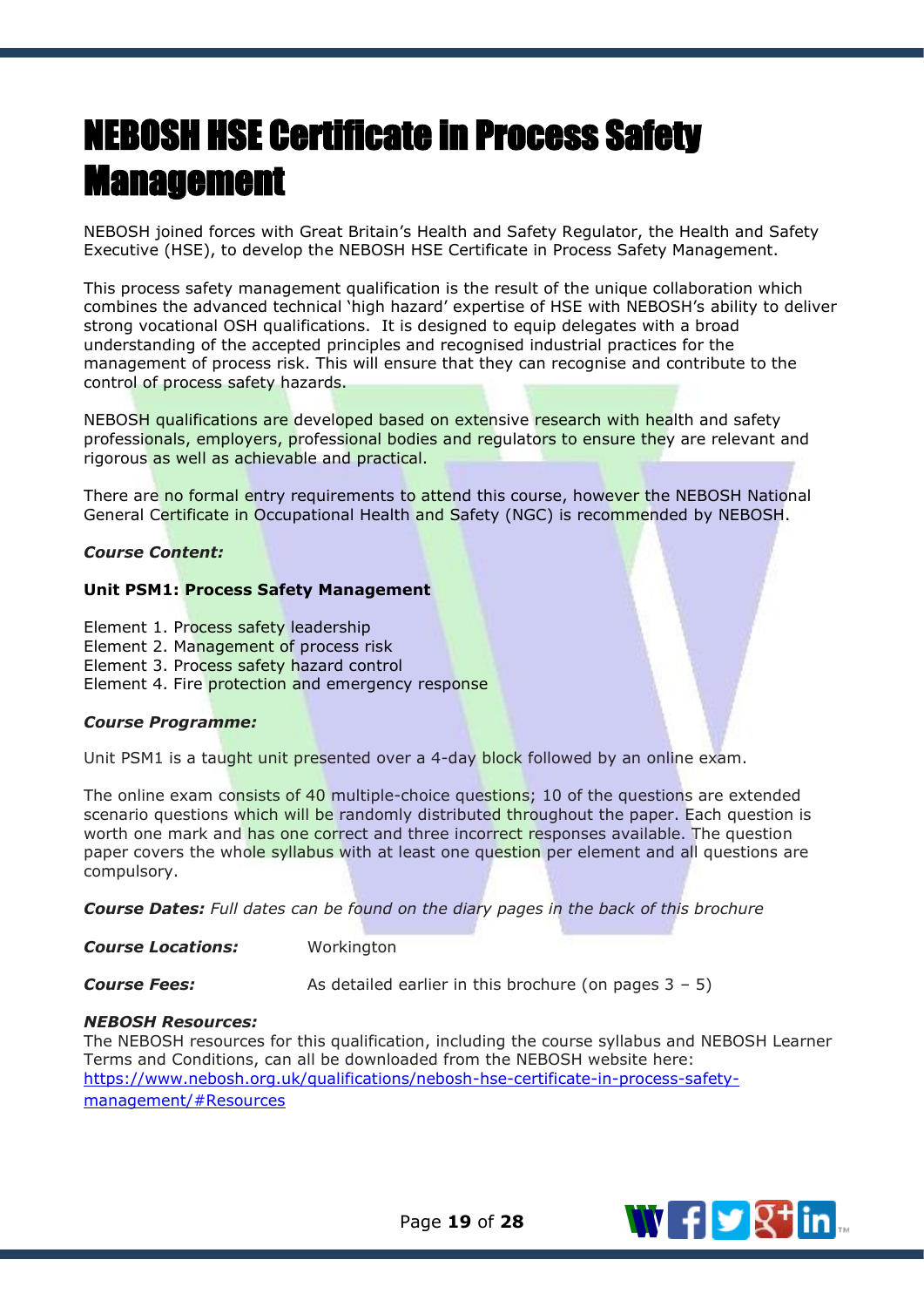# <span id="page-20-0"></span>NEBOSH IIRSM Certificate in Managing Risk ~ Via eLearning

The NEBOSH IIRSM Certificate in Managing Risk provides a comprehensive overview of risk and risk management. It is a great way for health and safety professionals to expand their knowledge of risk beyond health and safety, making it a great further study option for NEBOSH Certificate and Diploma holders.

The NEBOSH IIRSM Certificate in Managing Risk will help you develop risk management skills that can be used in any organisation, industry, and job, anywhere in the world!

We are living in very uncertain and disrupted times, so it has never been as important for organisations to reduce threats and maximise opportunities or, to put this another way, to manage organisational risk!

Effective risk management helps ensure better decisions are made that will protect people, organisations, and reputations. NEBOSH and IIRSM have combined their expertise in education and risk to deliver a qualification that can help you achieve this.

There are no formal entry requirements to attend this course, but you do need access to a suitable computer/laptop system to use for the course.

#### *Course Content:*

#### **Unit MAR1: Managing Risk Effectively**

Element 1 – Principles of risk and risk management

- Element 2 The risk management process
- Element 3 The risk management framework

#### *Course Programme:*

The qualification is delivered over 28 hours of tuition, with 8 hours of additional self-study recommended.

This assessment is an onscreen multiple-choice examination which takes 1 hour to complete. It's a mixed format of multiple choice (select one answer) and multiple response (where you select more than one answer) questions. There are 20 questions in total which are chosen randomly from a bank at the time you take the test.

*Course Dates: Done on demand*

*Course Locations:* eLearning

**Course Fees:** As detailed earlier in this brochure (on pages 3 – 5)

#### *NEBOSH Resources:*

The NEBOSH resources for this qualification, including the course syllabus and NEBOSH Learner Terms and Conditions, can all be downloaded from the NEBOSH website here: <https://www.nebosh.org.uk/qualifications/nebosh-iirsm-certificate-in-managing-risk/#resources>



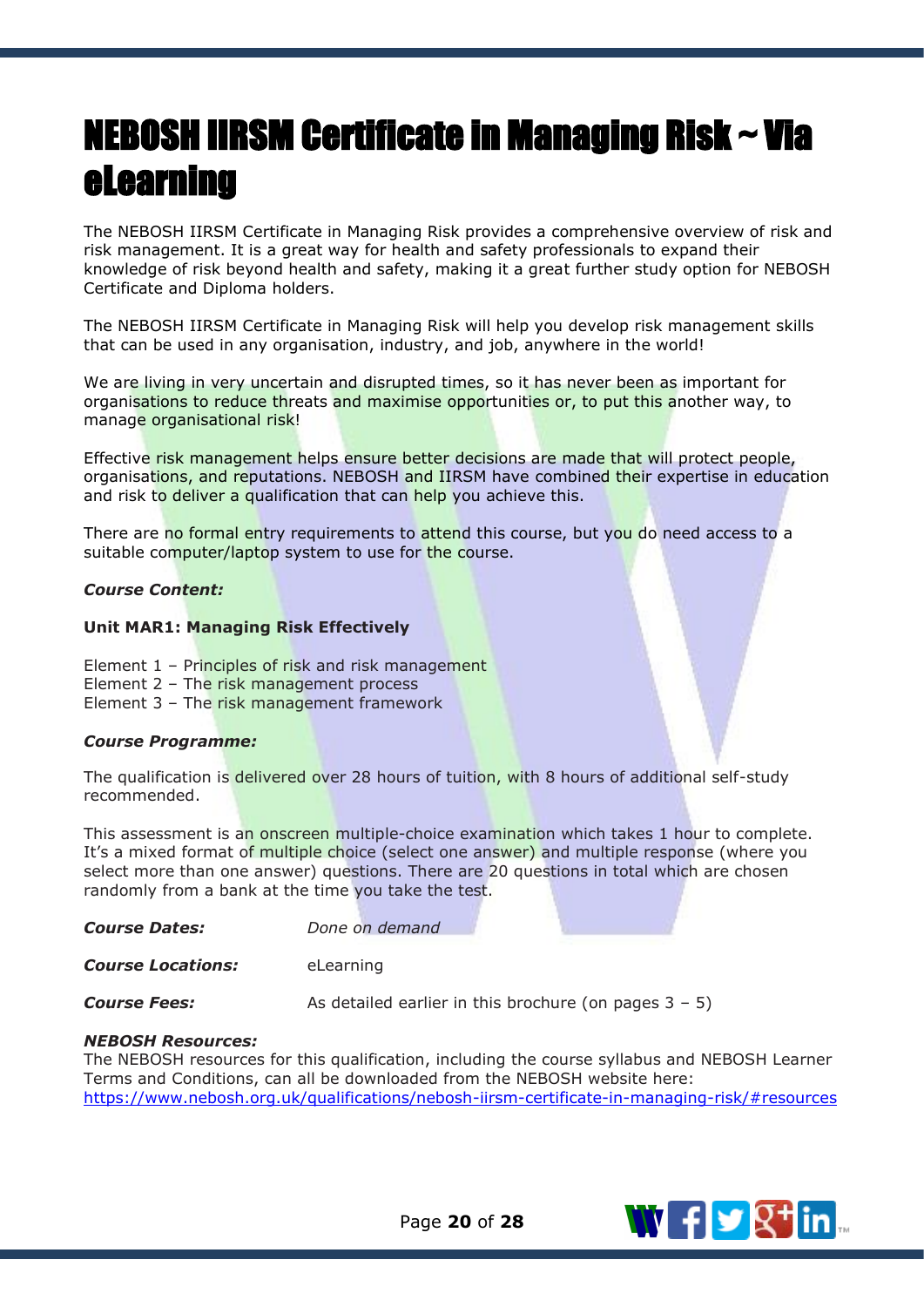# <span id="page-21-0"></span>NEBOSH National Diploma for Occupational Health and Safety Management Professionals

The NEBOSH National Diploma for Occupational Health and Safety Management Professionals is a perfect choice if you want to make health and safety your career.

The syllabus has been developed with experts for experts! NEBOSH consulted with over 600 people including, key stakeholders, previous Diploma learners, Learning Partners, subject experts, and employers during its development.

The resulting qualification will give you the knowledge and practical skills you need to perform as a leading health and safety professional of the future. You will gain confidence in your capabilities to recognise and solve everyday health and safety issues and take opportunities for improvement. This advanced health and safety qualification will support your academic and career progression.

#### *Who is it for?*

This qualification is a perfect choice for anyone who wants to make health and safety their career. Building upon the foundation of knowledge provided by the NEBOSH General Certificate, it is particularly relevant for:

- Health and safety professionals or those with aspirations to be one.
- People with health and safety responsibilities who want to gain an in-depth understanding.

#### *Course Content:*

Unit ND1 – Know – workplace health and safety principles

Unit ND2 – Do – controlling workplace health issues

Unit ND3 – Do – controlling workplace safety issues

Each assessment is a substantial undertaking. NEBOSH anticipate that it will take around 60 hours to complete the ND1 assignment and 40 hours each for the ND2 and ND3 case studies.

The NEBOSH National General Certificate [or comparable QCF level 3 award] is the suggested prerequisite qualification for the NEBOSH National Diploma Course. The syllabus assumes that learners will have this level of prior learning.

*Course Dates: Full dates can be found on the diary pages in the back of this brochure*

*Course Locations:* – Workington

**Course Fees:** As detailed earlier in this brochure (on pages 3 – 5)

With this discounted package purchase you are guaranteed a place on all of the unit course dates that are specified when you make your booking. However, should you want to change your booked unit course dates after starting your training, a £350 + VAT unit transfer fee will be charged.

#### *NEBOSH Resources:*

The NEBOSH resources for this qualification, including the course syllabus and NEBOSH Learner Terms and Conditions, can all be downloaded from the NEBOSH website here: [https://www.nebosh.org.uk/qualifications/national-diploma-in-occupational-health-and](https://www.nebosh.org.uk/qualifications/national-diploma-in-occupational-health-and-safety/#resources)[safety/#resources](https://www.nebosh.org.uk/qualifications/national-diploma-in-occupational-health-and-safety/#resources)



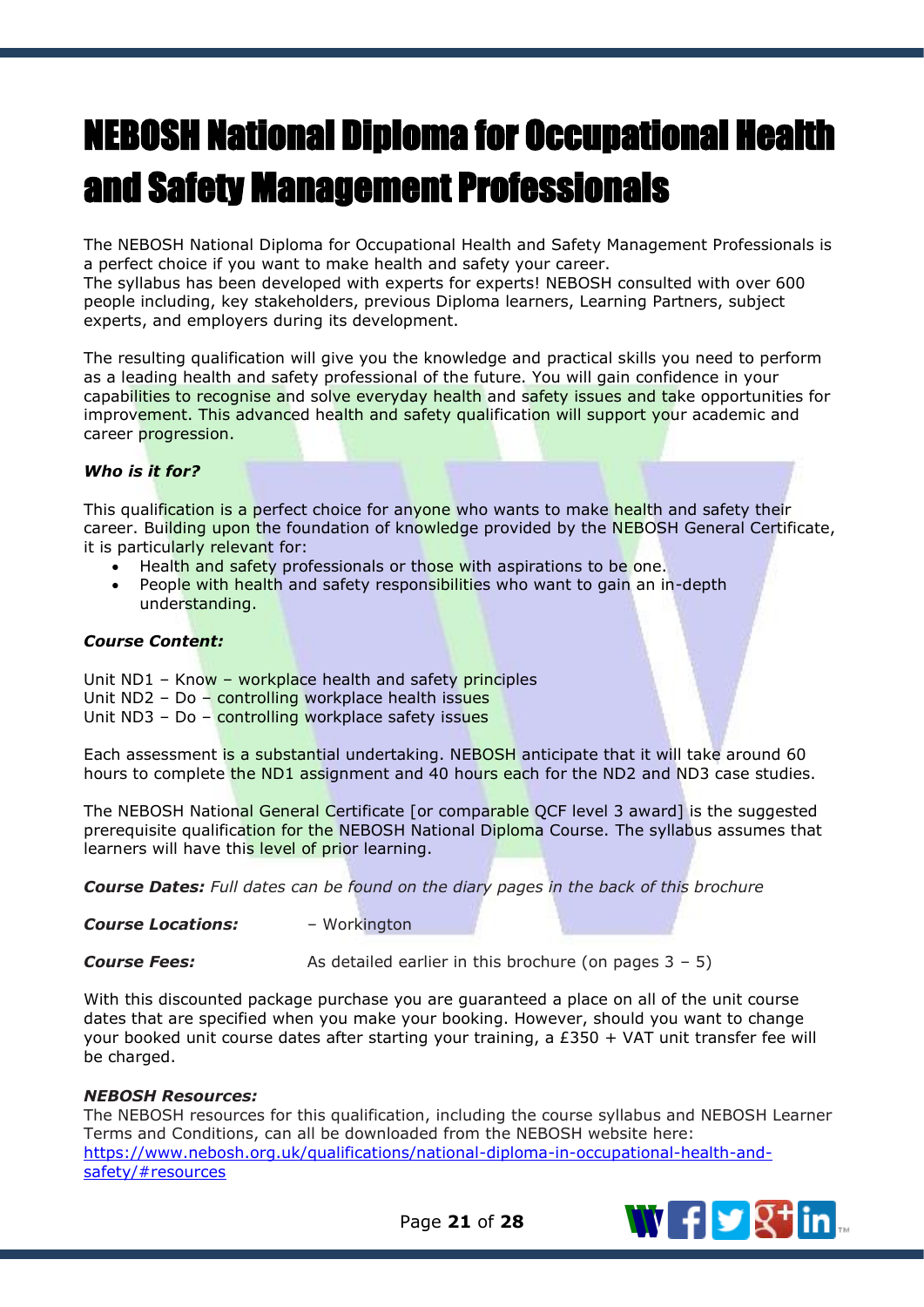# <span id="page-22-0"></span>Diary of Course Dates

## **NEBOSH Certificate in Fire Safety Course** *[Ref: 22/05/01]*

*Workington, Cumbria* Week: Monday 16 May 2022 to Friday 20 May 2022 [5 days] + FSC1 Open Book Examination: Wednesday 08 June 2022 [*done in own home*]

# **NEBOSH National General Certificate in Occupational Safety and Health**

## **Course** *[Ref: 22/05/02]*

*Workington, Cumbria* Week 1: Monday 23 May 2022 to Friday 27 May 2022 Week 2: Monday 20 June 2022 to Friday 24 June 2022 [10 days] + NG1 Open Book Examination: Wednesday 08 June 2022 [*done in own home*]

## **NEBOSH Environmental Management Certificate "Live Online" Course** *[Ref: 22/05/04]*

*Live Online [by Zoom]* Tuesday 24 May 2022 Tuesday 07 & 21 June 2022 Tuesday 05 & 19 July 2022 [5 days]

+ EMC1 Open Book Examination: Wednesday 03 August 2022 *[done in own home]*

# **NEBOSH National Diploma for OH&S Management Professionals - Unit**

## **ND3 ~ Do (Safety Issues)** *[Ref: 22/06/01]*

*Workington, Cumbria*  Week 1: Monday 06 June 2022 to Friday 10 June 2022 Week 2: Monday 04 July 2022 to Friday 08 July 2022 [10 days] + ND3 Open Book Examination: Wednesday 13 July 2022 to Wednesday 10 August 2022 [*done in own home*]

# **NEBOSH Health and Safety Management for Construction (UK) Course**

*[Ref: 22/06/02] Workington, Cumbria* Week 1: Monday 13 June 2022 to Friday 17 June 2022 Week 2: Monday 27 June 2022 to Friday 01 July 2022 [10 days] + NC1 Open Book Examination: Tuesday 05 and Wednesday 06 July 2022 [*done in own home*]

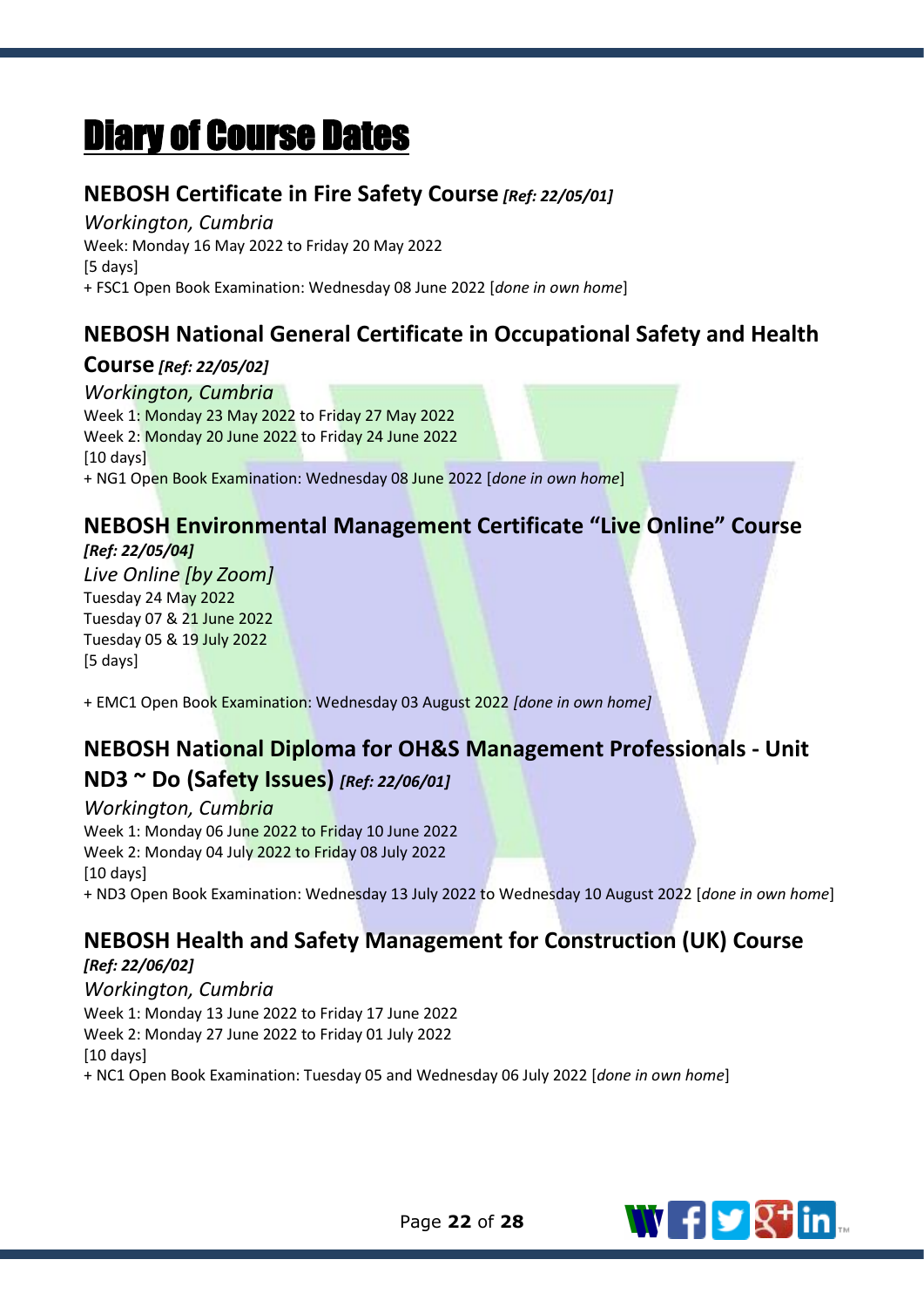## **NEBOSH HSE Certificate in Process Safety Management Course** *[Ref:*

*22/07/05] Workington, Cumbria* Week 1: Tuesday 12 July 2022 to Friday 15 July 2022 [4 days] + Online MCQ assessment – Wednesday 27th July 2022 *[done in learners' own home]*

## **NEBOSH Environmental Management Certificate Course** *[Ref: 22/07/06]*

*Workington, Cumbria* Week: Monday 25 July 2022 to Friday 29 July 2022 [5 days] + EMC1 Open Book Examination: Wednesday 03 August 2022 *[done in own home]*

## **NEBOSH National General Certificate in Occupational Safety and Health**

### **Course** *[Ref: 22/09/02]*

*Workington, Cumbria* Week 1: Monday 12 September 2022 to Friday 16 September 2022 Week 2: Monday 10 October 2022 to Friday 14 October 2022 [10 days] + NG1 Open Book Examination: Wednesday 05 October 2022 [*done in own home*]

## **NEBOSH National General Certificate in Occupational Safety and Health**

### **Course** *[Ref: 22/09/01]*

*Carlisle, Cumbria* Week 1: Monday 19 September 2022 to Friday 23 September 2022 Week 2: Monday 10 October 2022 to Friday 14 October 2022 [10 days] + NG1 Open Book Examination: Wednesday 05 October 2022 [*done in own home*]

## **NEBOSH National General Certificate in Occupational Safety and Health**

### **Course** *[Ref: 22/09/04]*

*Live Online (Via Zoom)* NG1 Day 1: Tuesday 20 September 2022 NG1 Day 2: Tuesday 04 October 2022 NG1 Day 3: Tuesday 18 October 2022 NG1 Day 4: Tuesday 08 November 2022 NG1 Day 5: Tuesday 22 November 2022 + NG1 Open Book Assessment: Wednesday 07 December 2022 *[done in learners own home]*

NG2 Day 1: Tuesday 10 January 2023 NG2 Day 2: Tuesday 24 January 2023 NG2 Day 3: Tuesday 31 January 2023 NG2 Day 4: Tuesday 14 February 2023 NG2 Day 5: Tuesday 28 February 2023 + NG2 Practical Assessment submission date ~ Friday 14 March 2023 *[done in learners own time]*

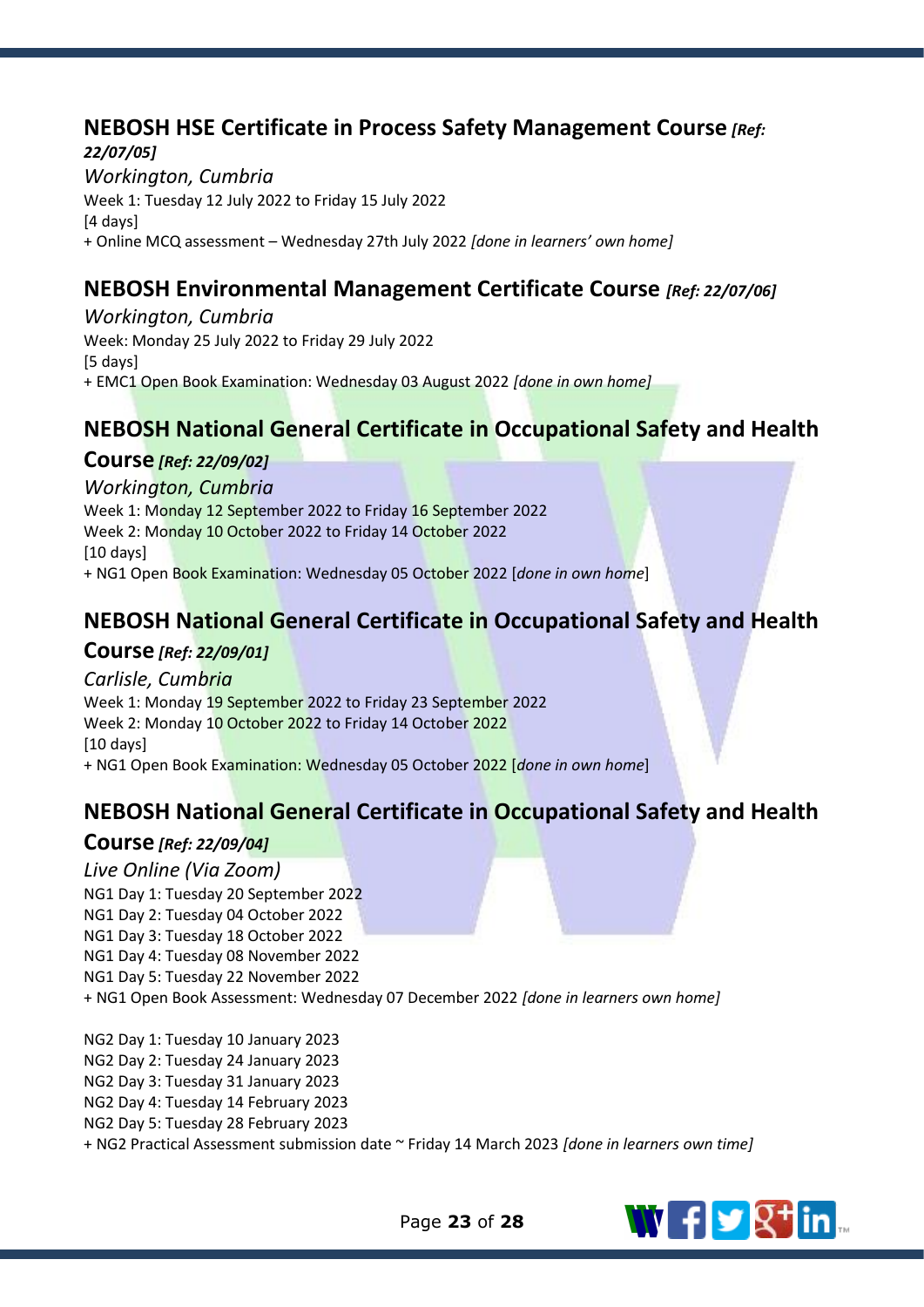## **NEBOSH National Diploma for OH&S Management Professionals - Unit**

## **ND2 ~ Do (health issues)** *[Ref: 22/09/03]*

### *Workington, Cumbria*

Week 1: Monday 26 September 2022 to Friday 30 September 2022

Week 2: Monday 31 October 2022 to Friday 04 November 2022

[10 days]

+ ND2 Open Book Examination: Wednesday 09 November 2022 to Wednesday 07 December 2022 [*done in own home*]

## **NEBOSH Health and Safety Management for Construction (UK) Course**

### *[Ref: 22/10/03]*

## *Workington, Cumbria*

Week 1: Monday 03 October 2022 to Friday 07 October 2022 Week 2: Monday 17 October 2022 to Friday 21 October 2022 [10 days] + NC1 Open Book Examination: Tuesday 01 and Wednesday 02 November 2022 [*done in own home*]

## **NEBOSH Environmental Management Certificate Course** *[Ref: 22/10/02]*

### *Workington, Cumbria*

Week: Monday 24 October 2022 to Friday 28 October 2022 [5 days] + EMC1 Open Book Examination: Wednesday 02 November 2022 [*done in own home*]

## **NEBOSH National General Certificate in Occupational Safety and Health**

## **Course** *[Ref: 22/11/01]*

### *Workington, Cumbria*

Week 1: Monday 21 November 2022 to Friday 25 November 2022 Week 2: Monday 12 December 2022 to Friday 16 December 2022 [10 days] + NG1 Open Book Examination: Wednesday 07 December 2022 [*done in own home*]

## **NEBOSH Certificate in Fire Safety Course** *[Ref: 22/11/02]*

### *Workington, Cumbria*

Week: Monday 28 November 2022 to Friday 02 December 2022 [5 days]

+ FSC1 Open Book Examination: Wednesday 07 December 2022 [*done in own home*]

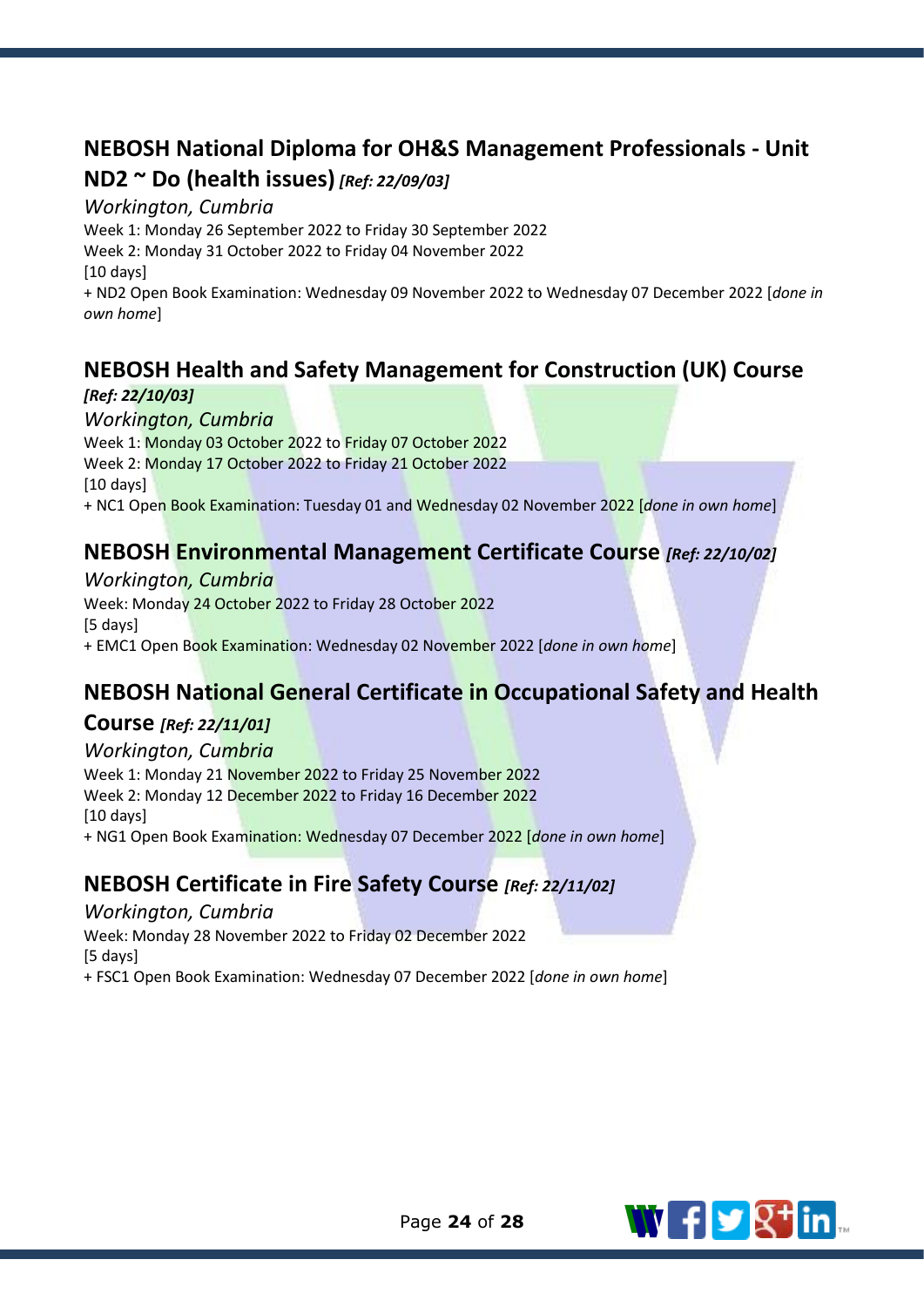# **~ 2023 ~**

## **NEBOSH National General Certificate in Occupational Safety and Health**

## **Course** *[Ref: 23/01/01]*

### *Workington, Cumbria*

Week 1: Monday 09 January 2023 to Friday 13 January 2023

Week 2: Monday 23 January 2023 to Friday 27 January 2023

[10 days]

+ NG1 Open Book Examination: Wednesday 18 January 2023 *[done in own home]*

## **NEBOSH National Diploma for OH&S Management Professionals - Unit**

## **ND1 ~ Know** *[Ref: 23/01/02]*

### *Workington, Cumbria*

Week 1: Monday 30 January 2023 to Friday 03 February 2023 Week 2: Monday 20 February 2023 to Friday 24 February 2023 [10 days]

+ ND1 Open Book Examination: Wednesday 15 March 2023 to Friday 28 April 2023 [*done in own home*]

## **NEBOSH National General Certificate in Occupational Safety and Health**

## **Course** *[Ref: 23/01/03]*

*Carlisle, Cumbria* Week 1: Monday 30 January 2023 to Friday 03 February 2023 Week 2: Monday 13 February 2023 to Friday 17 February 2023 [10 days] + NG1 Open Book Examination: Wednesday 08 February 2023 *[done in own home]*

# **NEBOSH Health and Safety Management for Construction (UK) [10 Day]**

## **Course** *[Ref: 23/02/01]*

*Workington, Cumbria* Week 1: Monday 06 February 2023 to Friday 10 February 2023 Week 2: Monday 27 February 2023 to Friday 03 March 2023 [10 days] + NC1 Open Book Examination: Tuesday 07 and Wednesday 08 March 2023 *[done in own home]*

## **NEBOSH Environmental Management Certificate Course** *[Ref: 23/02/02]*

*Live Online [by Zoom]* Wednesday 15 February 2022 Wednesday 01, 15 & 29 March 2023 Wednesday 19 April 2023 [5 Days] + EMC1 Open Book Examination: Wednesday 03 May 2023 *[done in own home]*

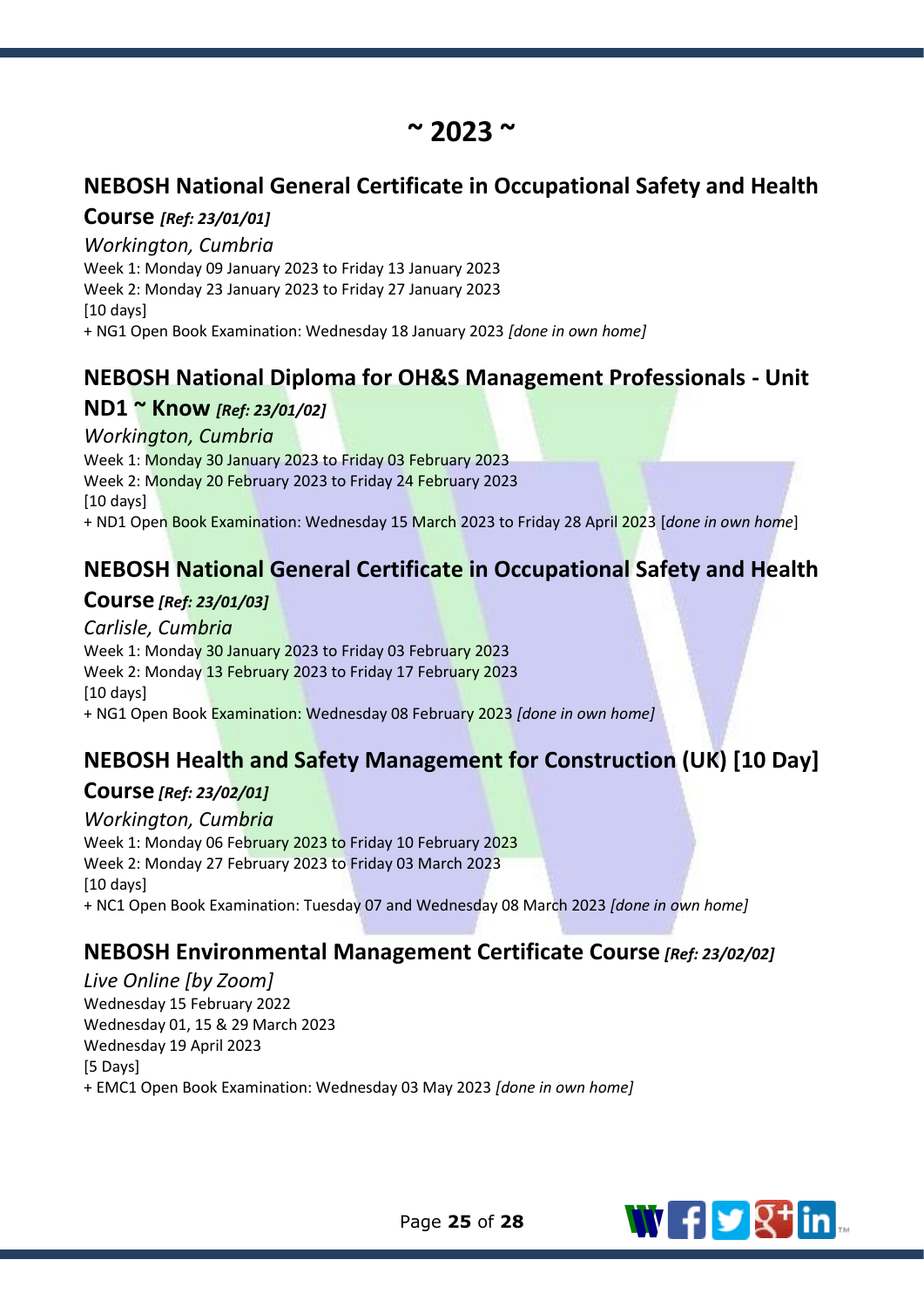## **NEBOSH National General Certificate in Occupational Safety and Health**

### **Course** *[Ref: 23/03/04]*

*Workington, Cumbria* Week 1: Monday 27 March 2023 to Friday 31 March 2023 Week 2: Monday 17 April 2023 to Friday 21 April 2023 [10 days] + NG1 Open Book Examination: Wednesday 05 April 2023 *[done in own home]*

## **NEBOSH Environmental Management Certificate Course** *[Ref: 23/04/01]*

*Workington, Cumbria* Week: Monday 24 April 2022 to Friday 28 April 2023 [5 days] + EMC1 Open Book Examination: Wednesday 03 May 2023 *[done in own home]*

## **NEBOSH Certificate in Fire Safety Course** *[Ref: 23/05/01]*

*Workington, Cumbria* Week: Monday 15 May 2023 to Friday 19 May 2023 [5 days] + FSC1 Open Book Examination: Wednesday 07 June 2023 *[done in own home]*

## **NEBOSH National General Certificate in Occupational Safety and Health**

## **Course** *[Ref: 23/05/02]*

### *Workington, Cumbria*

Week 1: Monday 22 May 2023 to Friday 26 May 2023 Week 2: Monday 19 June 2023 to Friday 23 June 2022 [10 days] + NG1 Open Book Examination: Wednesday 07 June 2023 *[done in own home]*

## **NEBOSH National Diploma for Occupational Health and Safety**

## **Management Professionals***[Ref: 23/06/01]*

## **Unit ND3 ~ Do – controlling workplace safety issues**

### *Workington, Cumbria*

Week 1: Monday 05 June 2023 to Friday 09 June 2023 Week 2: Monday 03 July 2023 to Friday 07 July 2023 [10 days]

+ ND3 Open Book Examination: Wednesday 19 July 2023 to Wednesday 16 August 2023 *[done in own home]*

## **NEBOSH Health and Safety Management for Construction (UK) [10 Day]**

## **Course** *[Ref: 23/06/02]*

### *Workington, Cumbria* Week 1: Monday 12 June 2023 to Friday 16 June 2023 Week 2: Monday 26 June 2023 to Friday 30 June 2023 [10 days]

+ NC1 Open Book Examination: Tuesday 04 and Wednesday 05 July 2023 *[done in learners own home]*



Page **26** of **28**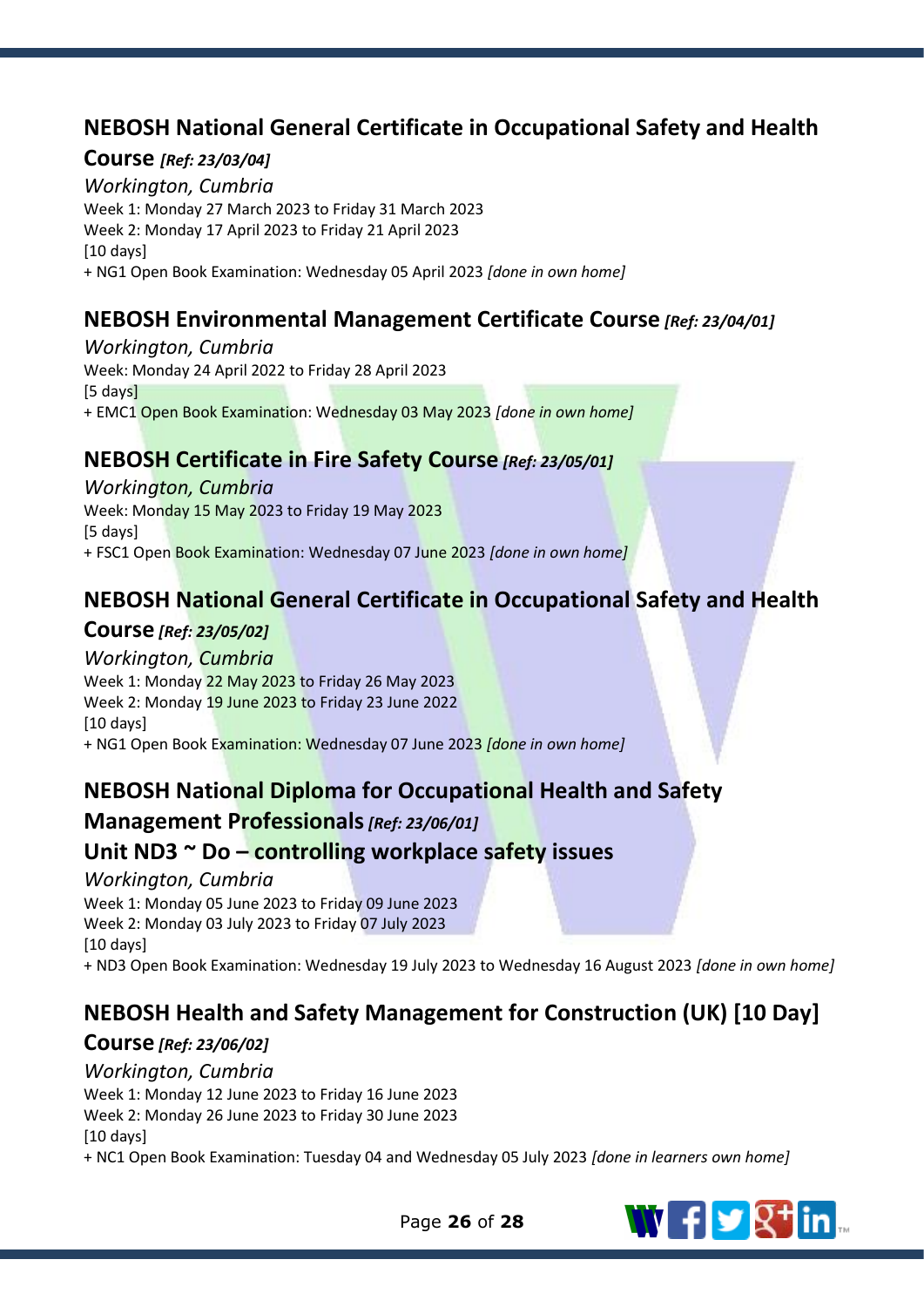## **NEBOSH HSE Certificate in Process Safety Management Course** *[Ref:*

*23/07/01] Workington, Cumbria* Week: Tuesday 18 July 2023 to Friday 21 July 2023 [4 days] + Online MCQ assessment – Wednesday 26th July 2023 *[done in learners own home]*



We're proud to be a NEBOSH **Gold Learning Partner**